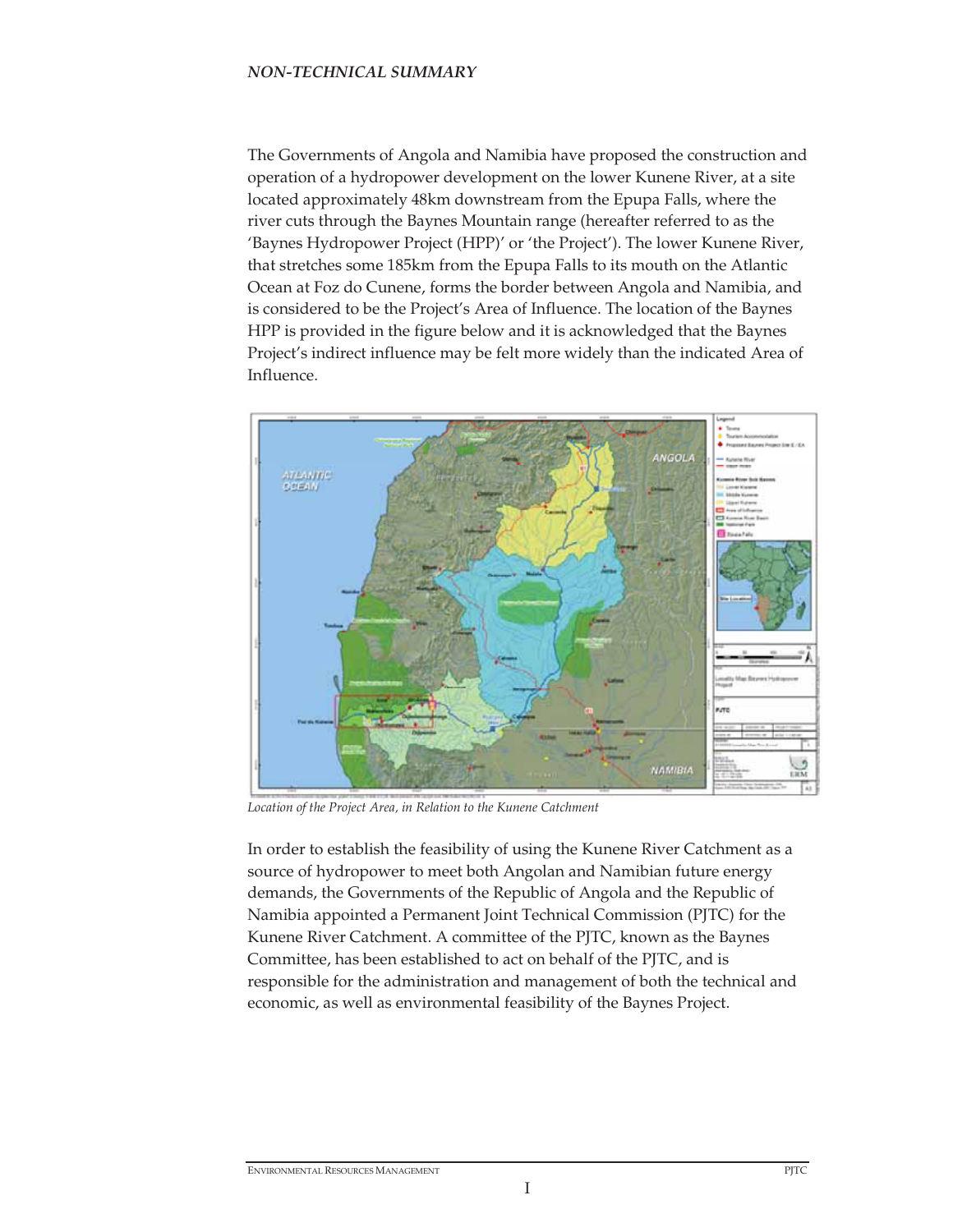The PJTC appointed the Cunene Consortium (1) to undertake a technoeconomic study of the Baynes site for the generation of hydropower. In addition, the PJTC appointed Environmental Resources Management (ERM) to independently conduct the Environmental and Social Impact Assessment (ESIA), in parallel and in consultation with the techno-economic study.

This is the final ESIA report for the Baynes Hydropower Project. The main report (Volume I) sets out ERM's analysis of the environmental and social impacts of the Baynes HPP. Volume I is accompanied by Volume II - *Annexure A – F*, which provide supporting materials and additional information (see *Chapter 1*, *Table 1.2*). A Social and Environmental Management Plan (SEMP) will be forthcoming and is contingent on the outcomes of the ESIA study.

#### *OBJECTIVES*

The objective of the ESIA study is to assess the environmental and socioeconomic impacts associated with the construction and operation of the Baynes HPP, resulting in an ESIA Report and SEMP. A copy of the Terms of Reference (ToR) for this study is provided in *Annex A*.

In line with the ToR, the ESIA conforms to the formal requirements of the Angolan EIA Regulations (*Decree 51/04 on Environmental Impact Assessment*  established under Article 16 of the *Environmental Framework Law (Law 5/98)*) and the Namibian EIA Regulations (*Environmental Assessment Policy (1995)* established under the *Environmental Management Act (2007)*).

In addition, the ESIA has been guided by international guidelines and standards to ensure all issues are considered and managed in accordance with international good practice. The World Bank Safeguard Policies, the International Finance Corporation (IFC) Performance Standards, the World Commission on Dams' Strategic Principles, and the International Hydropower Association (IHA) Sustainability Guidelines and Protocols have all been considered in this ESIA.

A full legal review, to which the Project needs to comply, is contained in *Chapter 2.* 

#### *THE PROPOSED DEVELOPMENT*

In 1969 the Governments of Portugal and South Africa entered into an agreement on the first phase of development of the water resources of the Kunene River. The agreement included a plan to develop a hydropower project at Ruacana, to be followed by a series of hydropower projects along the entire river system. This agreement resulted in the construction of three

<sup>(1)</sup> The Cunene Consortium is made up of a number of Brazilian companies including: Construtora Norberto Odebrecht S.A. (leader of the Consortium), Centrais Elétricas Brasileiras S.A - Eletrobrás, Furnas Centrais Elétricas S.A.- Furnas and Engevix Engenharia S.A.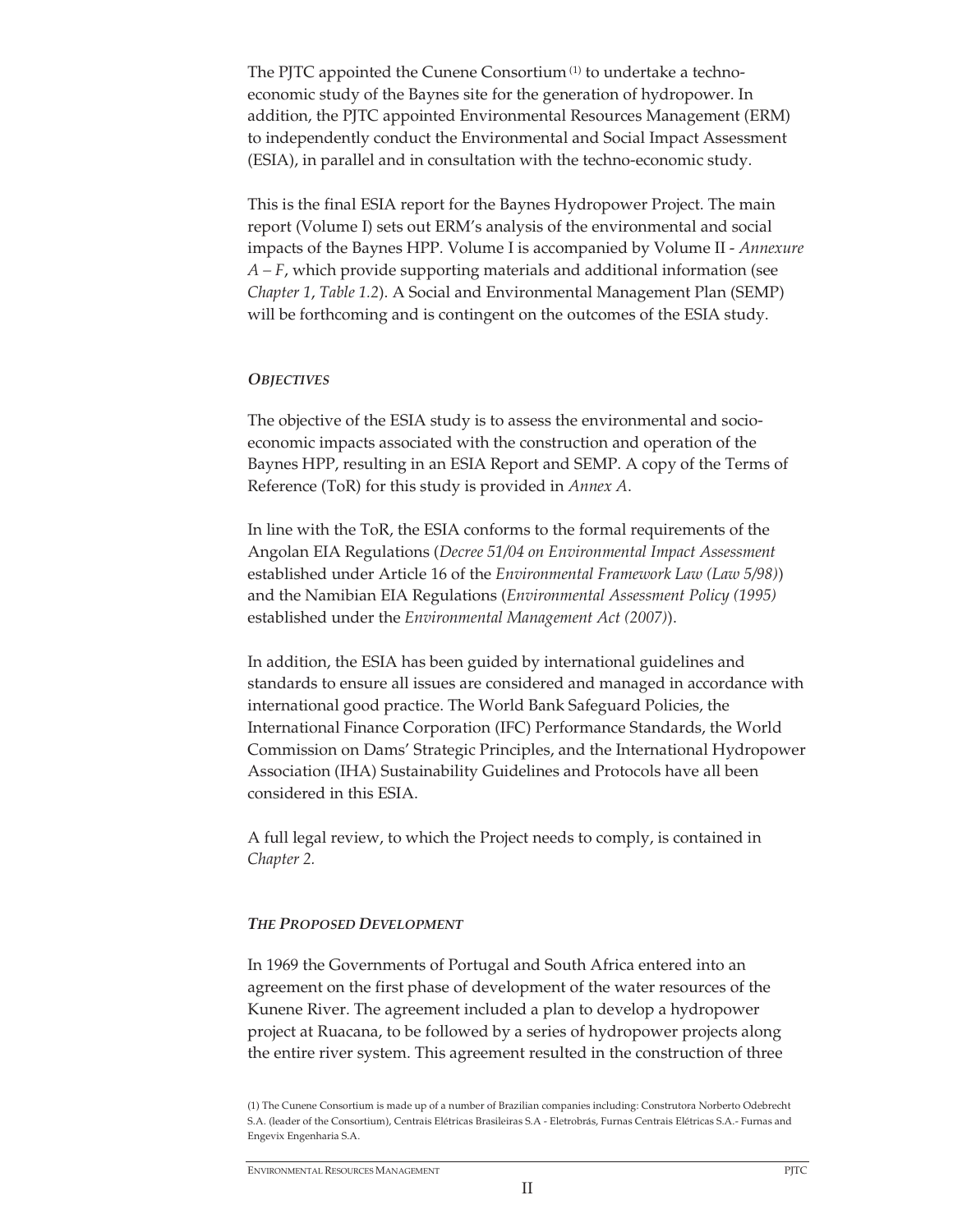schemes during the 1970s, namely the Gove Dam in Angola, the Ruacana Hydropower Scheme in Namibia and the Calueque Water Scheme in Angola, which facilitates water supply to the northern parts of Namibia, as well as to irrigation projects inside Angola.

In the late 1980s, SWAWEK (now NamPower) forecast the increasing need for power in Namibia and began to consider the construction of a hydropower scheme in the vicinity of Epupa. In 1991, the governments of Namibia and Angola agreed to go ahead with detailed technical and environmental investigations for a potential hydropower development at Epupa, with the studies commencing in 1992. During this study, all possible hydropower development sites along the lower Kunene River, downstream of Ruacana, were investigated. The Feasibility Study concluded that the Epupa site would be technically preferable, while the Baynes alternative would result in less ecological and social impacts. Opposition to the plans of a dam at the Epupa site by local and international NGOs, and the Himba<sup>(1)</sup>, saw the project being shelved and caused the two governments to consider alternative power supply arrangements.

Such alternatives include:

- In Angola:
	- o Liquefied Natural Gas (ALNG Project) power station in Soyo;
	- o Rehabilitation of existing power plants; and
	- o A variety of hydropower schemes.
- In Namibia:
	- o A combined cycle gas-fired power station (Kudu Project);
	- o a coal–fired power station at Arandis;
	- o a diesel peaking station at Walvis Bay;
	- o a series of small hydro stations on the Lower Orange River; and
	- A variety of renewable energy projects, including wind and solar power.

The Baynes alternative has remained an option for both countries, and due to a reduction in regional import capacity from neighbouring countries and the Southern African Power Pool (SAPP), increasing costs associated with electricity imports, increasing costs associated with electricity generation, and increasing demands for electricity in both countries, this power generation alternative is being revisited.

The energy demands in Angola and Namibia, strategic alternatives to electricity generation that have been assessed by both countries, and the

<sup>(1)</sup> The Himba (who share a common origin with the Herero tribe) are an indigenous pastoral and nomadic people found within the region. The Himba are also referred to as the Ova-Himba in Angola. For the purpose of this ESIA, this tribe will be referred to as the Himba.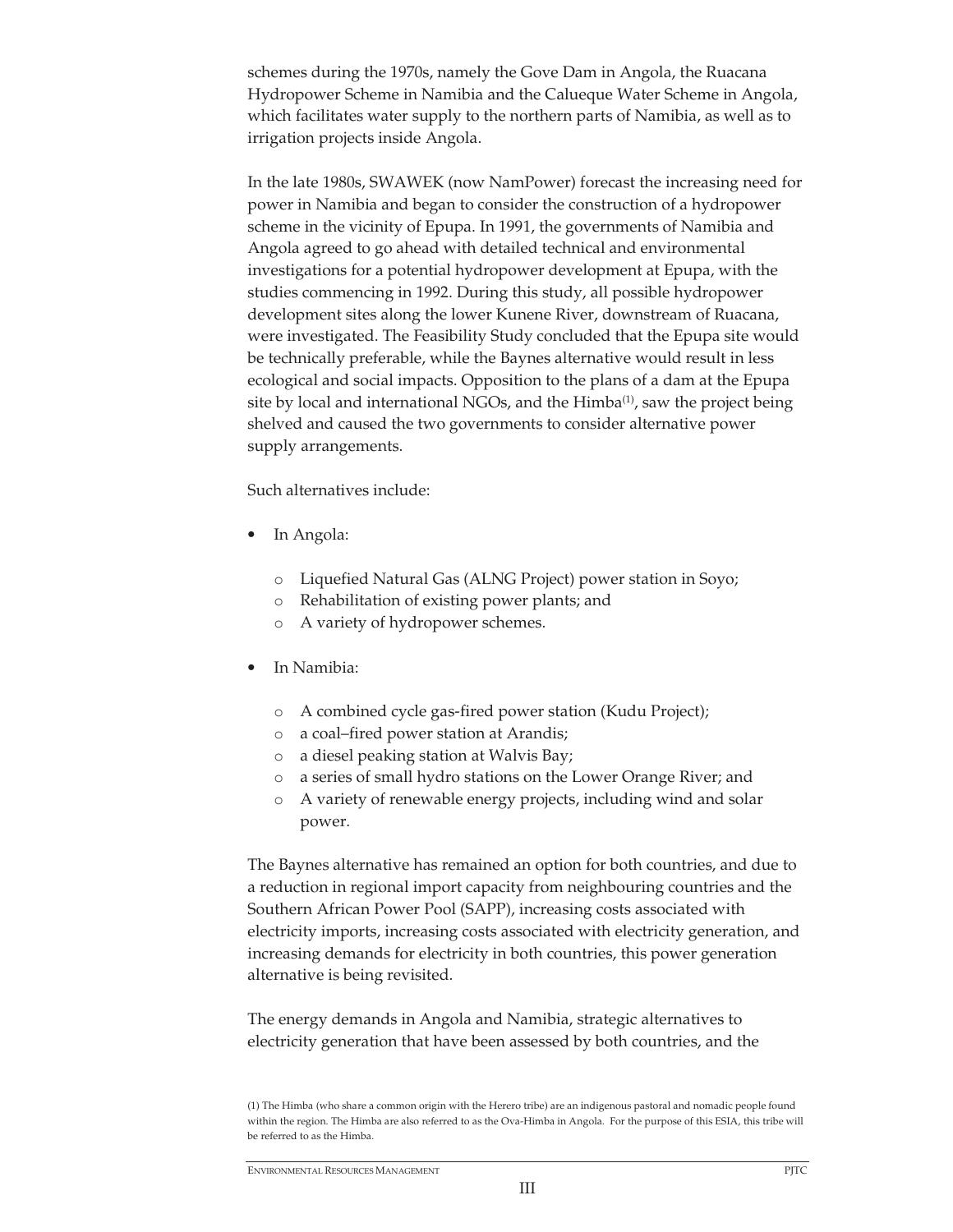rationale behind the need for the Baynes HPP, is discussed in detail in *Chapter 4.*

Four locations for the dam site were analysed by the Cunene Consortium based on field inspections and the review of available cartographic data. These four locations were annotated as site 'EM' (the most upstream site), Site 'E' (the reference site selected for the Baynes alternative in the previous Epupa studies of 1998), the alternative Reference Site 'EA' (a variant of the structure arrangement considered for site E), and the downstream site 'EJ' (approximately 3 km downstream of Site E).



*Project Site Alternatives*

In addition, ten layout alternatives were studied by the Cunene Consortium: three on site 'EM'; four on site 'E'; and three on site 'EJ'. For sites 'EM' and 'EJ', three water level (WL) options at elevations above mean sea level of 580m, 560m and 540m were considered. For Site 'E', two WL options were analysed at elevations of 580m and 560m, respectively.

On the basis of an alternatives evaluation carried out by the Cunene Consortium, it was concluded that the most competitive techno-economic option was alternative 'EA' at an elevation of 580m (EA580) with a preliminary installed capacity of 600 MW, due to it having the best costbenefit ratio. (The dam wall was limited to an elevation of 580m, to avoid any flooding of the Epupa Falls, as the toe of these falls lies at this elevation). It should be noted that the choice of EA580 as the preferred site-specific alternative was based largely on technical and economic factors, with the only environmental informant being the high-level identification of the Baynes site as being preferable to the Epupa site from ecological and social perspectives.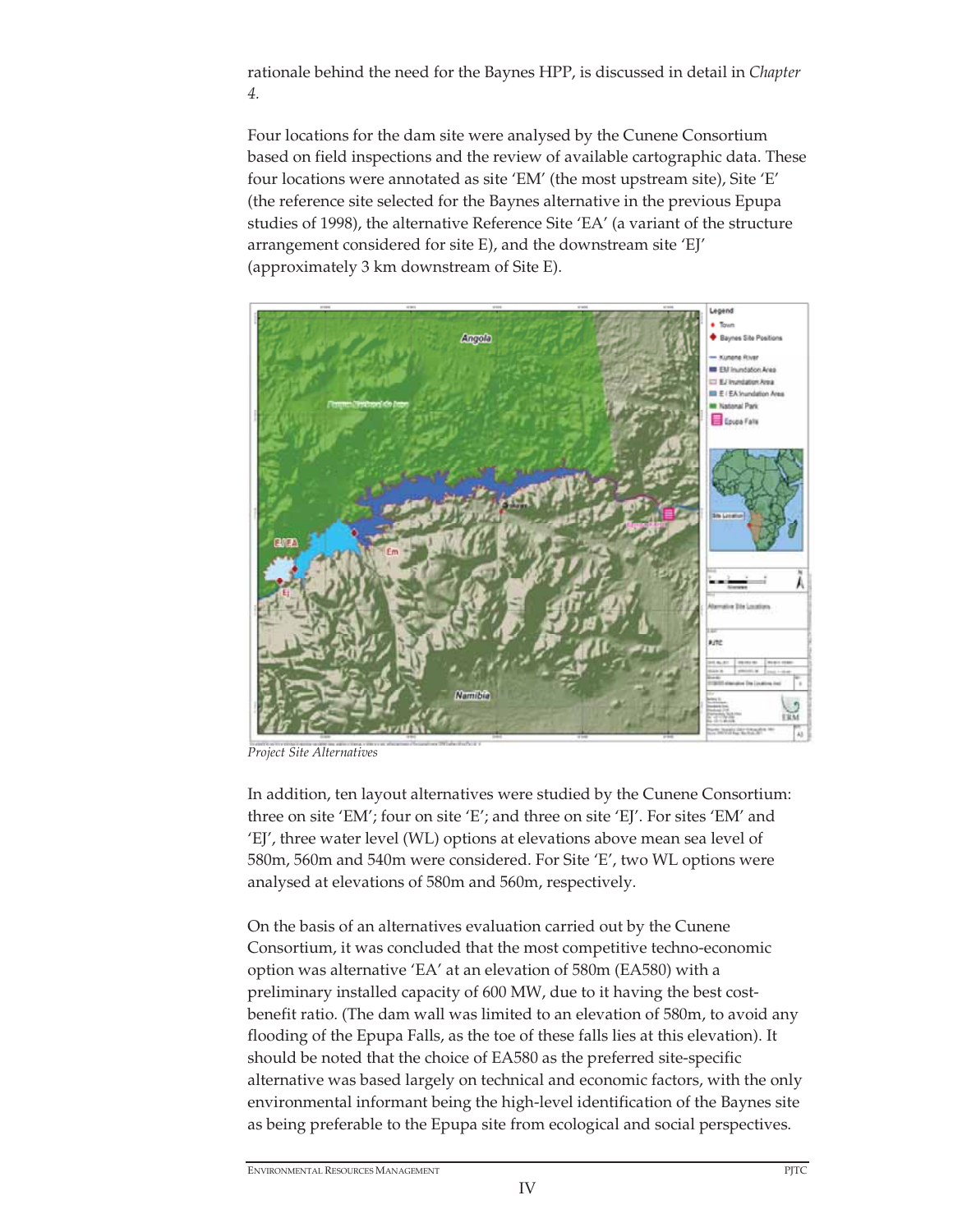Site EA would comprise a concrete face rockfill dam (CFRD), together with a separate free-flowing spillway controlled by a fixed weir. The generation scheme, located on the left (Namibian) bank of the river, is composed of a headrace channel, water intake, penstock, power station and tailrace. The reservoir is to be constructed to achieve a dam water level of a maximum of 580 metres with a reservoir area of 58.15km2 at full supply level (FSL).

A detailed description of the proposed development is provided in *Chapter 4.*

A transmission line will be required to connect the Baynes power house to the Angolan and Namibian national electricity transmission grids. The design and exact routing of the transmission lines will be finalised during a pending Strategic Environmental Assessment (SEA) for the linear infrastructure requirements of the Project, and falls outside of the scope of this ESIA.

## *THE BIOPHYSICAL ENVIRONMENT*

*Chapter 6* provides a detailed description of the environmental baseline in the area of the proposed project, based on a thorough review of available secondary information, supplemented by additional surveys carried out by the specialists appointed for the task from 2009 to 2012. Principal points of the environmental baseline include:

- The majority of the mean annual rainfall (MAR) is generated in the Upper Kunene sub-catchment, which contributes from 75 percent to 90 percent of the total volume of flow of the River. Annual rainfall throughout the Upper Kunene catchment averages 1,300mm; however the Upper Kunene River section is temperate with dry winters, with a 4 to 5 month dry season from May to September. 90 percent of the annual rainfall falls in the five month rainy period from December to April, with the main season occurring between February and March.
- The Lower Kunene varies from tropical steppe to arid /desert at the coast, receiving rainfall of less than 50mm per annum at the river mouth, and 350mm per annum inland. Rainfall in this region is extremely variable from year to year with a variability

of over 40 percent. As such, the river in this



Lower Kunene River near Orupembe

region is a linear oasis passing through an otherwise arid region.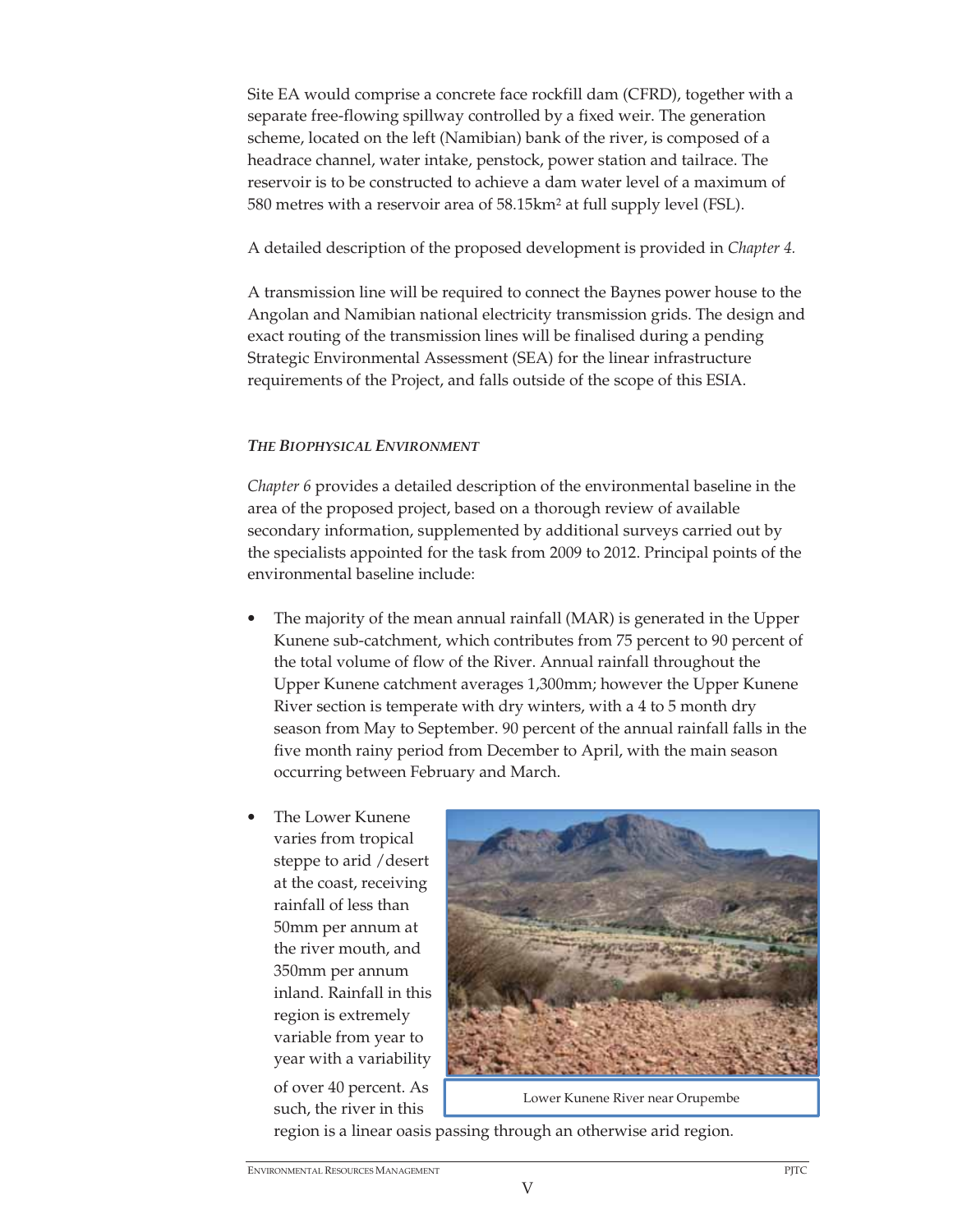- Very little water in the Kunene River is contributed from the lower tributaries. The total contribution of the Lower Kunene to the total flow in the Kunene River is commonly less than 5 percent. These seasonal (ephemeral) tributaries in the lower Kunene River do, however function as ground water aquifers and are important elements in the landscape in spite of the limited surface run-off.
- Due to the topography of the area, only very skeletal soil has developed in

the lower Kunene. This soil is of a poor quality (sandstone and lithosols) restricting the use of the land for agriculture, and also influencing the type of vegetation in the area.

The Lower Kunene River is considered of high wilderness and conservation



Lower Kunene River Catchment

value. In Namibia, the Kaokoveld is considered a high priority conservation area (IUCN).

- This steppe to desert environment supports the far western part of the Mopane savanna which is known for its high diversity of floral species, and is commonly referred to as the Kaokoveld Centre of Endemism. This centre of endemism extends into southern Angola, is floristically related to the Zambezian and Karoo-Namib floristic regions, and is considered a refuge for taxa capable of surviving arid conditions.
- A total of 168 floral species were observed within the four vegetation communities identified in the Project Area, of which 27 are near-endemics to Angola and Namibia and seven are protected under Namibian legislation. Based on National Herbarium of Namibia and Tree Atlas data, a total of 379 species could occur in the vicinity of the Baynes Site. Of these, six are listed in the Namibia Red Data List, 29 are protected under Forestry or Nature Conservation legislation in Namibia, whilst 69 species are considered endemic or near-endemic to Namibia. No information on protection status in Angola is available for these species.
- None of the birds observed or expected to occur in the Project Area are exclusively associated with the Baynes Site; however, several of the species have their distribution restricted to the Kunene River. The Epupa-Ruacana stretch of the river, approximately 80km to the east (upstream), has a Global Important Birding Area (IBA) status and the Kunene River Mouth in the Skeleton Coast Park, approximately 185km to the west (downstream), has a National IBA status in Namibia.

VI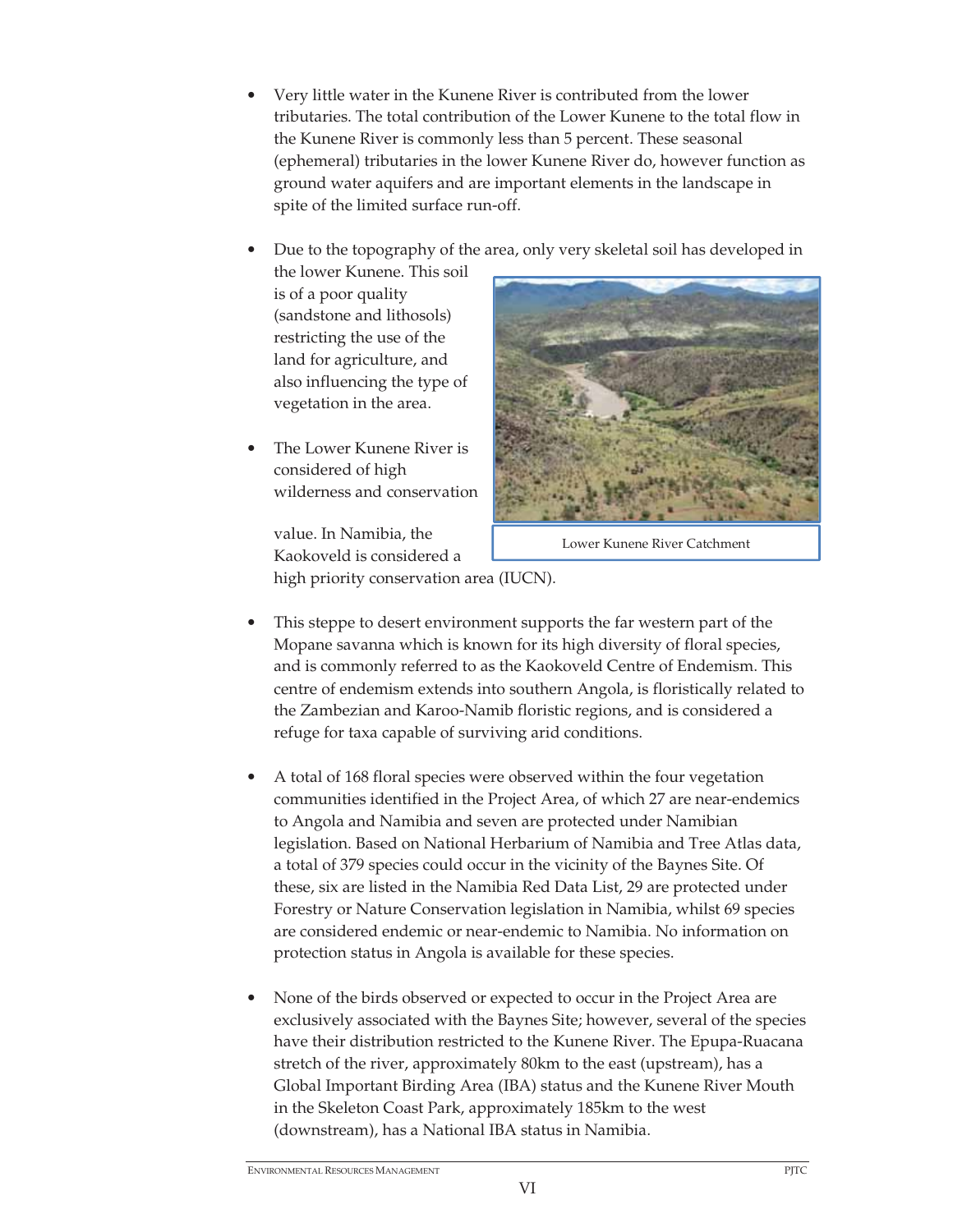- Based on the 2010 field survey and historical records from the area, at least 86 mammal species (breeding residents) are known to, or are expected to, occur in the general Kunene River area, of which nine mammal species (10.5 percent) are endemics. The high proportion of endemics and species with protected status expected to occur in the general Kunene River area underscore the importance of this area for mammal populations.
- Several species known from the Project Area have particular conservation importance due to their rarity, population threats, and level of endemism. These include the *Black-faced Impala*, the *Brown Hyena*, the *Spotted-necked Otter* and the *Hartmann's Mountain Zebra*.
- Of the 75 reptile species known or expected to occur in the Project Area,

five species are protected and/or have a Red List conservation status. None of the frog species known or expected to occur is on the IUCN Red List or protected in Angola or Namibia.

• A total of 379 invertebrate taxa (not species) are

> known or confidently expected to occur in the Project Area. Many taxa



Aquatic Ecological Survey at Site EF 1 (Otjimborongbonga)

are undoubtedly restricted to the north-western Namibia plus southwestern Angola Centre of Endemism, but current bio-geographical knowledge of the taxa concerned does not allow any to be identified.

- The Kunene River is the only perennial system in the Namib Ecoregion and provides habitat to the majority of the fish biodiversity of the ecoregion. Six endemic fish are known from the ecoregion, and two IUCN red listed fish species occur in the Kunene River. The system is not impacted by exotic fish.
- One unique aquatic habitat within the Project Area is found at the perennial springs along the edges of the Kunene valley, which are relatively abundant in the area but restricted in size. Given the relative dryness of the surrounding areas, they are range-restricted habitats of some importance. They function as important habitats for frogs and aquatic invertebrates and host different aquatic species compared to the actual Kunene River, including two regionally endemic fish species. Fifteen such springs were identified in the Baynes HPP inundation area.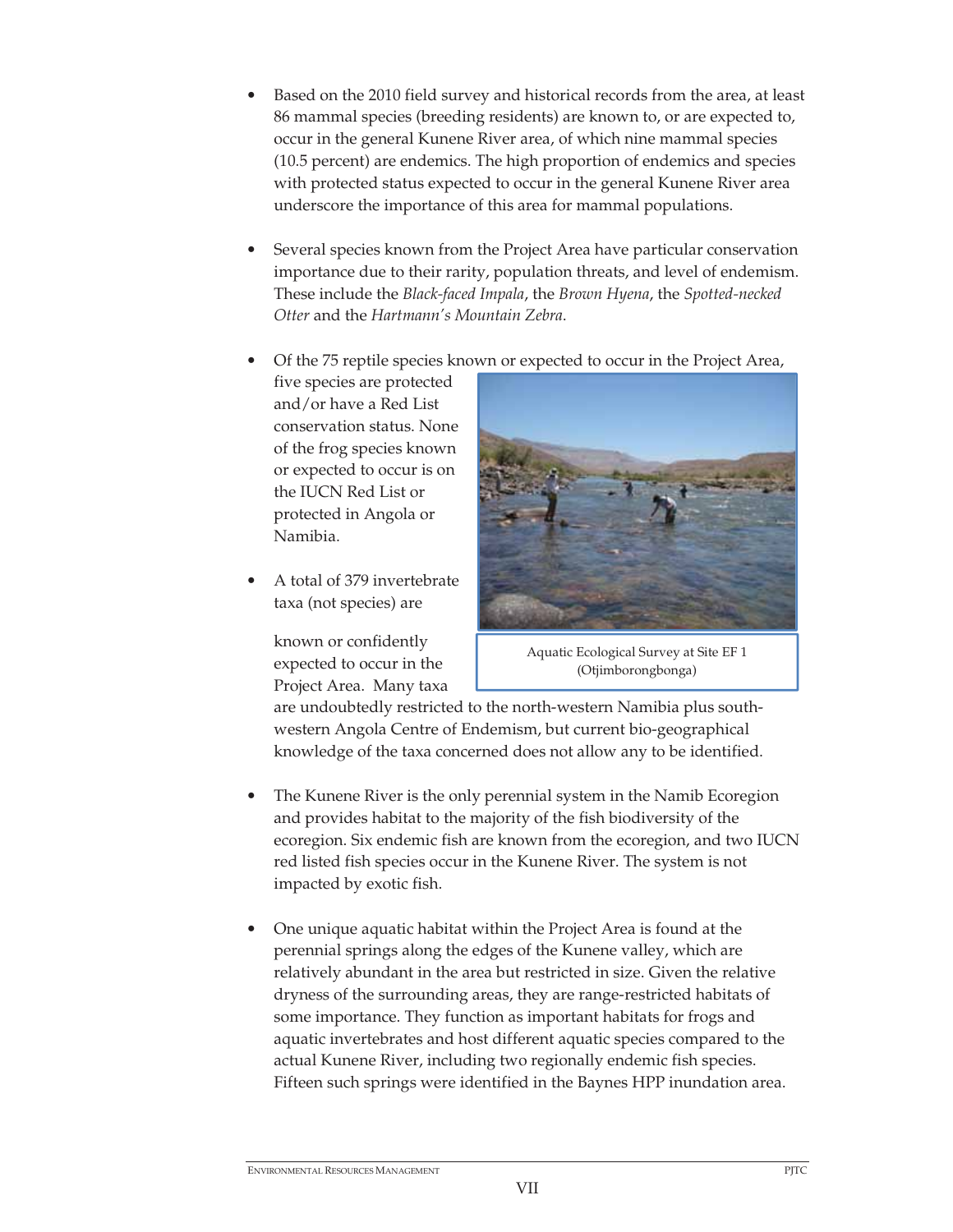• The Kunene River drains a generally undeveloped catchment and traverses an extremely arid stretch of country before reaching the sea.

Nutrient loads from the catchment itself and from the limited fringing vegetation of this fast flowing river are therefore low. Water quality in the Kunene River is generally good, and the water is potable.

• The Lower Kunene River is unique in its starkness and remoteness. The harshness of the



Lower Kunene River near Foz do Cunene

environment means that it is fairly low in terms of aquatic biodiversity, and has shown itself to be fairly resistant to the sorts of flow fluctuations that result from the operation of the Ruacana Hydropower Project (HPP). The Present Ecological State (PES) of the river downstream of the Ruacana HPP at each of three sites assessed is in a B-category, viz. slightly modified from the Reference Condition. Definitions of the PES, and a full description of the PES for each downstream site evaluated, are provided in *Chapter 6*.

- The relatively minor impact of the Ruacana HPP on the river ecology is probably related partly to the natural resilience of the river ecosystem, but it is also related to the fact that the wet season flows are largely unaffected by the Ruacana HPP. The Ruacana reservoir has a small storage capacity relative to the MAR of the Kunene River and, as such, does not attenuate the wet season floods in the Lower Kunene River, nor does it delay the onset of the wet season, through storage of early season flows.
- The Kunene River at its mouth operates as a river mouth as opposed to an estuary. The mouth is important as it is the biogeographical limit of a number of marine and freshwater tropical species and plays a critical role as an oasis in the



extremely harsh Namib Desert.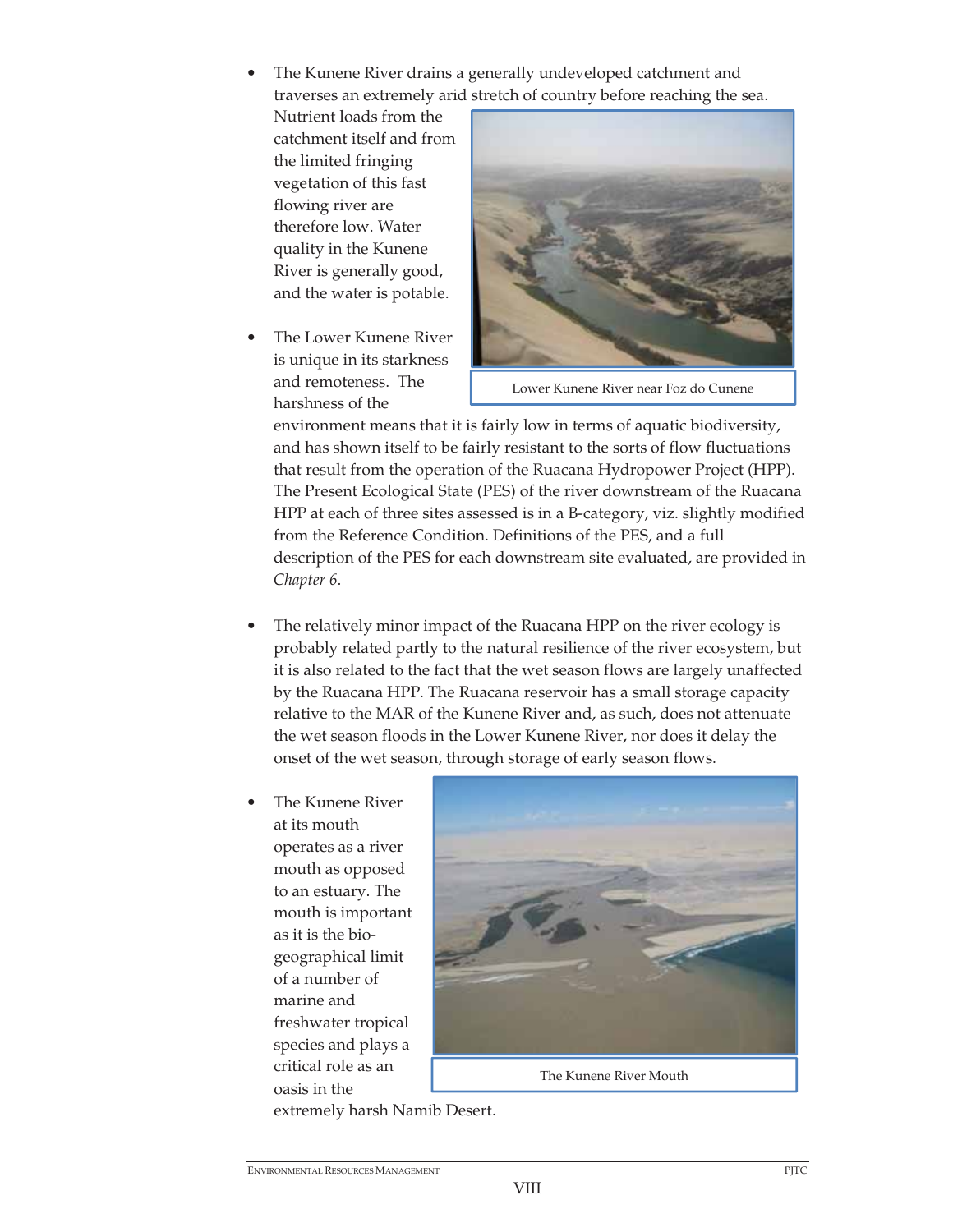# *THE SOCIO-ECONOMIC ENVIRONMENT*

*Chapter 7* presents a detailed socio-economic baseline description, based on a systematic social survey in the Baynes area carried out in 2010 and 2011, and secondary data, from previous studies related to the proposed development, as well as national and regional data. Key points of the social baseline include:

- The area on both sides of the Kunene River is very sparsely populated and the nearest towns are a considerable distance away from the Baynes site. Okangwati is the closest settlement and Opuwo is the closest town, both of which are on the Namibian side to the Project Area.
- The area adjacent to the banks of the Lower Kunene River (within the area of influence) is utilised by the Himba for small scale subsistence agricultural activities and grazing. Although the Himba are a nomadic tribe, this area is utilised at



Himba Homestead

various times of the year for grazing.

- The importance of livestock rearing activities of the local populations living next or close to the river must be highlighted. Informal interviews with local residents indicate that little fishing occurs in the Baynes HPP Area.
- Literacy rates in the Project Area are low. Only one person out of the entire community in the Project Area had attended school, and had only finished primary school. No other had any education. One of the reasons for this is the fact that most residents in the region are highly nomadic people who seasonally migrate with their livestock to other grazing areas during dry periods, seldom remaining in one place for the entire year.
- Few services are available in the project area. Health facilities in the area are extremely limited, and residents in the Project Area have to travel vast distances (40km to 70km) to access health facilities.
- The Orokawe area is closest to the proposed dam wall site. It accommodates a small number of households, all of which currently live inside the area that will eventually be inundated by the dam. The area is inaccessible and little traffic actually reaches the Orokawe area.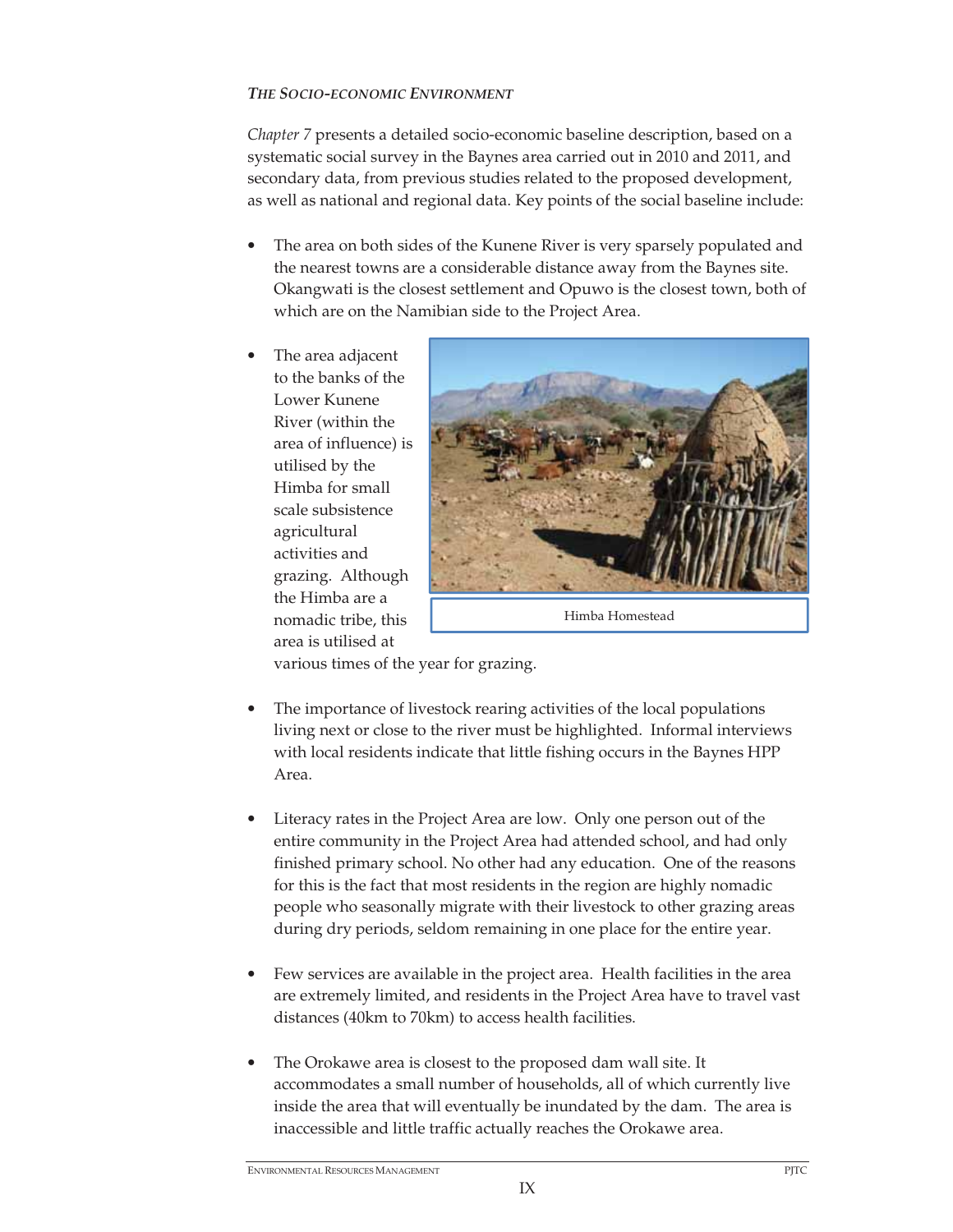• Housing in the inundation area are exclusively traditional housing structures. There are no services such as formal water or sanitation at any of the homesteads. Within the inundation area of the proposed dam, the



research team with the guidance of the local community, found 5 households on the Namibian side of the river and one on the Angolan side of the river. In addition, there are 12 cattle posts inside the inundation area; 8 on the Namibian side and 4 on the Angola side.

• Livelihood in the area of influence of the dam is solely dependent on limited crop cultivation and livestock rearing. The Himba are skilled and successful cattle herders who have learned to subsist successfully in a very

harsh environment. Although a cash economy is largely absent, these herders are among the most successful in Africa and their wealth is defined through their livestock.

The Himba's success is closely linked to their unique culture and social organization. Their systems work well and entail highly participative processes that they



Himba Homestead

use to deal with any problems in the community. They have developed a system of managing their grazing which has held up for centuries and assisted them to get through some of the worst droughts in history.

- Various degrees from mild to very severe of range degradation are reported in the broader impact zones. Perennial grasses have become sparse except on remote hilltops and have been replaced by annual grasses. As a result top-soil losses and soil capping are becoming serious problems and productivity of the rangelands has been reduced, especially in low rainfall years. Such rangeland degradation was, however not observed in the direct inundation zone. This can be attributed to low population density of both people and domestic stock and the operation of 'traditional' systems of descent-based authority.
- On the Angolan side of the Kunene, approximately two-thirds of the land adjacent to the river is designated as part of the Iona National Park while on the Namibian side, the Kunene River mouth area falls within the Skeleton Coast National Park. Two registered communal conservancies are located in Namibia, within close proximity to the Project site, namely the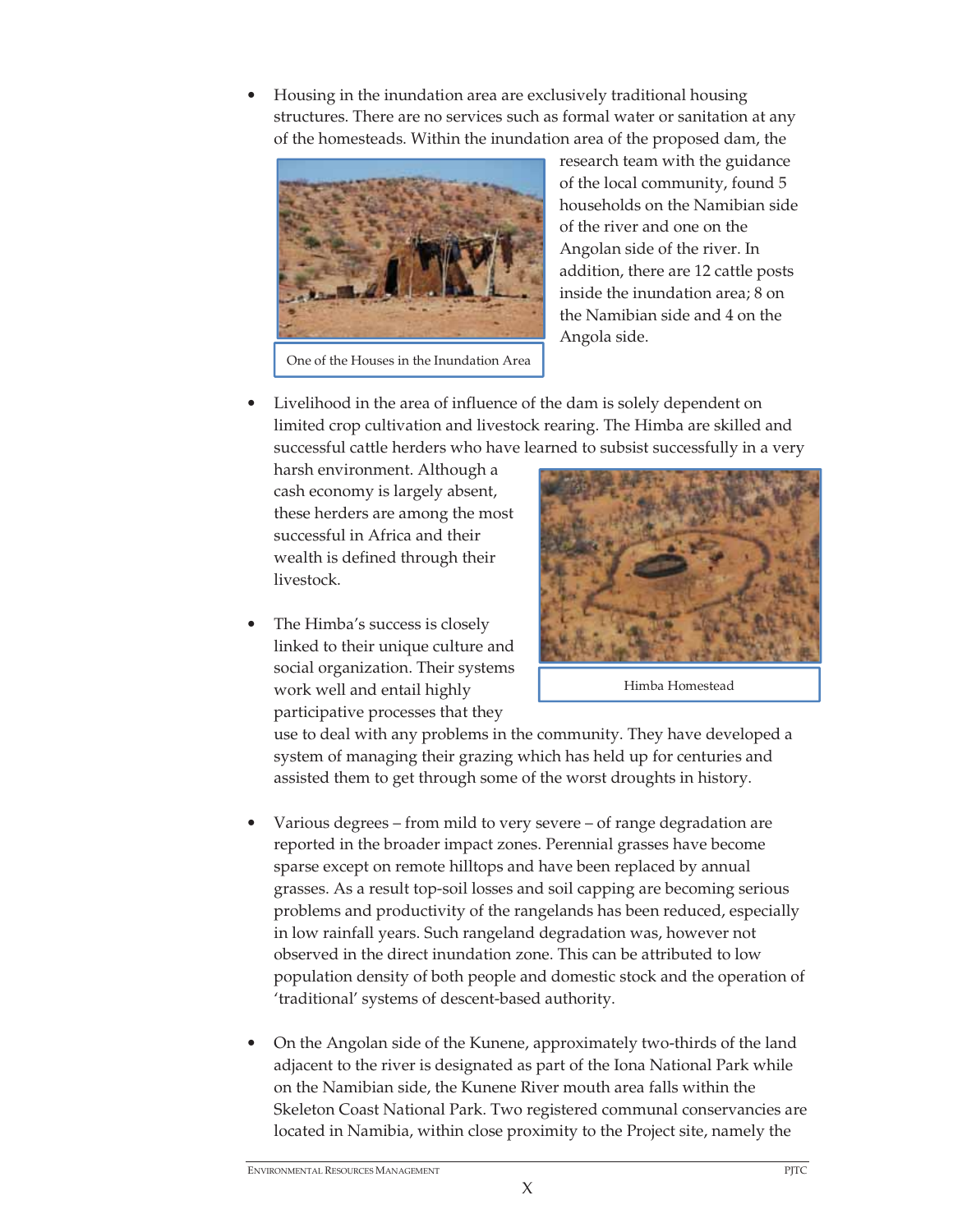Marienfluss and Orupembe conservancies. These conservancies are aimed at protecting biodiversity while at the same time diversifying livelihoods and generating income for the local population.

- Tourism in this region of Namibia is relatively common, although this is on a small scale, making use of the limited tourism infrastructure on offer within the conservancies and tourism concessions in Namibia.
- Uncontrolled development has taken place in the vicinity of Epupa. In spite of the presence of a police station, theft, public drunkenness and abuse of alcohol, fighting and other anti-social behaviour are now common.
- 43 sites were located during the Baynes Archaeological Survey and the Baynes project area should be considered as a highly sensitive archaeological landscape. A large proportion of the sites  $($   $\sim$  70 percent) are related to the traditional settlement arrangements of the Himba. These sites include graves, which are regarded as sacred places by the Himba.

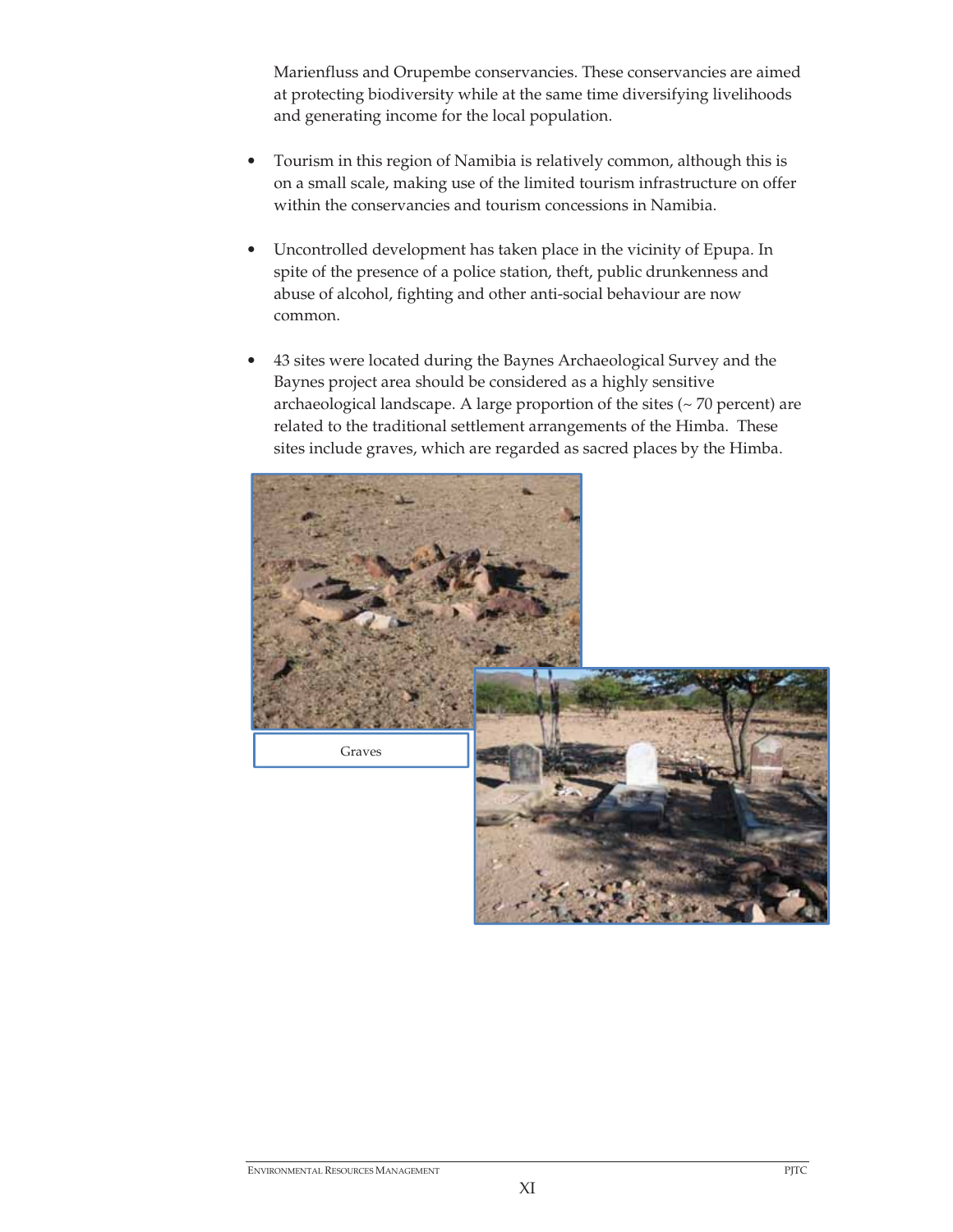### *KEY BIO-PHYSICAL IMPACTS*

*Chapter 8* details the biophysical impacts both within the catchment of the impoundment, within the impoundment itself, and downstream of the impoundment, all the way to the Kunene River mouth.

## *Terrestrial Habitats*

Approximately 5,900 ha of land will be occupied as a consequence of the Baynes HPP, resulting in the direct loss of terrestrial habitats and vegetation and associated disruption in the ecological integrity of surrounding areas in the Kunene River valley. Vegetation most affected by inundation will include the *Combretum imberbe – Salvadora persica* riverine forests within the reservoir footprint, and the *Adenolobus garipensis – Euphorbia virosa* bushlands along the canyon slopes.

The operation of the dam will reduce or eliminate annual riparian flooding downstream of the dam, which could cause a loss of riparian vegetation in the river's floodplain. Annual flooding delivers critical nutrients, sediment, coarse debris, and other critical ecosystem components to riparian habitats so it is likely that downstream riparian habitat will undergo changes in species composition, vegetation density, etc.

## *Wildlife*

Habitat loss and disturbance will be the primary impacts on terrestrial wildlife associated with the construction phase of the Baynes HPP. In addition to habitat loss, other impacts on wildlife associated with the Baynes HPP will include disturbance, displacement, and harassment.

Inundation of the reservoir will result in drowning of some mammals unable to escape from flooded areas. The reservoir will fill slowly which should avoid large scale direct loss, as most animals will be able to move to higher ground as the water level rises. Mortality due to drowning is likely to be most prevalent in ground dwelling and feeding mammals, especially rock/crevice dwelling species such as small rodents, tree dwelling species and burrow dwelling species. Most herptiles and invertebrates within the reservoir footprint will be lost as a result of inundation due to their limited ability to emigrate due to their short life spans and small size.

# *Aquatic Ecology and the Water Environment*

The Baynes HPP will entail the construction of a dam and the inundation of an area of approximately 5,900 ha of land. The full supply level of the impoundment is 580m (so as not to impact on the Epupa Falls upstream), with a maximum reservoir volume of 2,570 million m3. Flow in the Kunene River will be captured in the reservoir and released at a controlled rate for generation of hydropower. The Project will therefore create a new water environment within the impoundment, and controlled releases of water from the HPP will have an impact on the aquatic ecology downstream.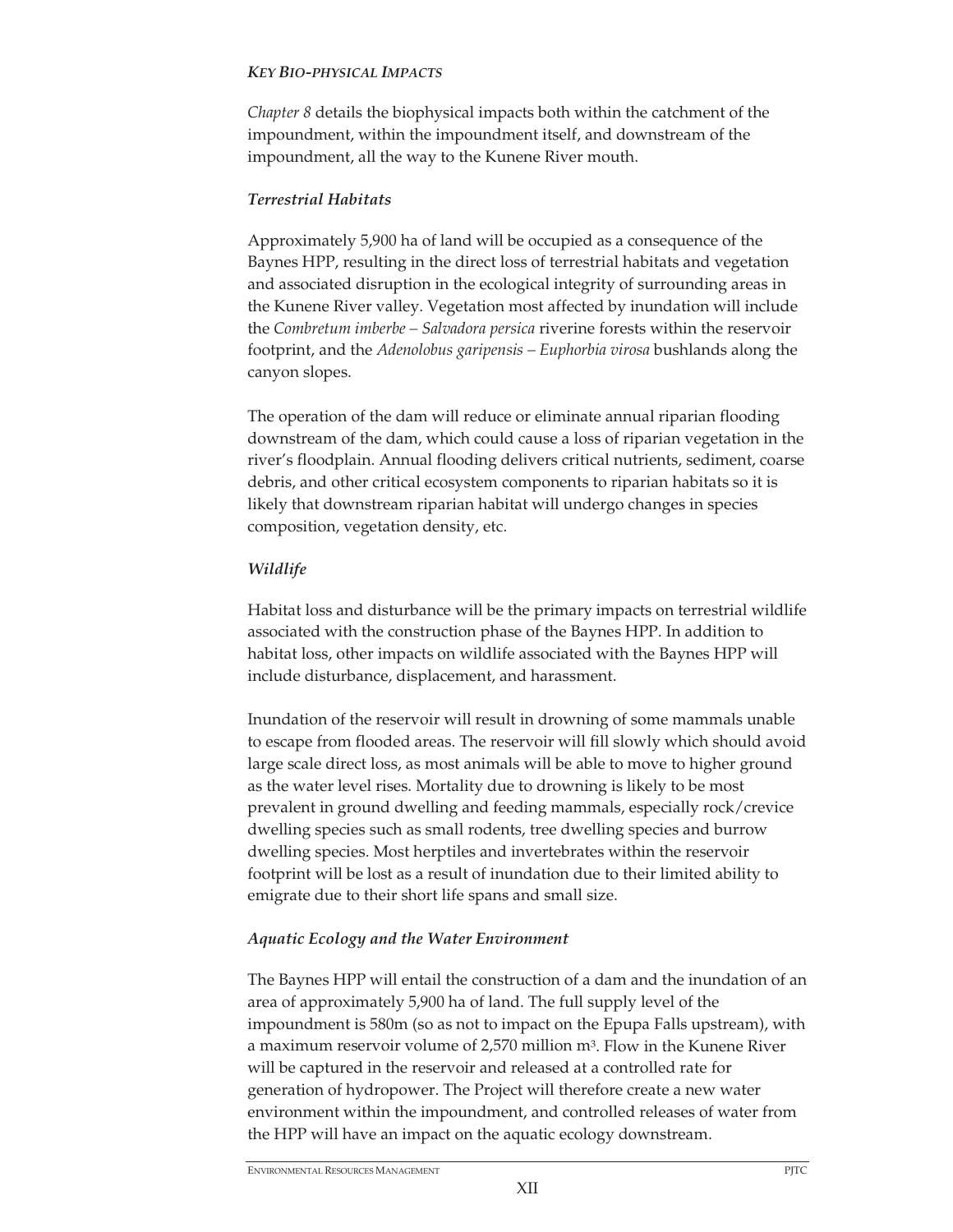The dam will create an impoundment that will permanently alter the aquatic habitats of the 15 perennial spring ecosystems in the inundation area, by replacing them with an open water aquatic ecosystem that will be unsuitable habitat for most perennial spring taxa, causing them to disappear.

As the habitat changes within the growing reservoir, the riverine aquatic biota will tend to die off, migrate out of the old river channel as the water becomes deep enough to inhibit photosynthesis, and/or migrate upstream toward Epupa Falls in advance of the expanding lake. Rheophillic fishes with strong preferences for rocky substrate, fast flowing habitats can be expected to disappear from the reservoir in favour of those species with limnophillic floodplain habitat preferences. This will result in the development of a new fisheries resource in the reservoir.

The flow alterations resulting from the proposed Baynes HPP are expected to have a significant effect on both the abundances and diversity of fish and macroinvertebrates in the Namib Ecoregion downstream from the Baynes Project site. The Present Ecological State of the river downstream of the dam will change from a B (slightly modified from the Reference Condition) to a D (largely modified from the Reference Condition), as discussed in more detail *Chapter 8*.

The Baynes Reservoir will show stratification most of the year, with a temperature difference between the warmer upper layer (the *epilimnion*) and the cold lower layer (the *hypolimnion*). Seasonal vertical temperature stratification will range by  $\pm 3$ °C in January, by  $\pm 6$ °C in May and  $\pm 4$ °C in September. The hypolimnion can become isolated from the effects of solar radiation and re-aeration at the water surface and may accumulate low temperature, low dissolved oxygen (DO) water. A deep hydropower release will in turn pass this water downstream, where biological communities acclimated to warmer temperatures and higher DO levels may be impacted.

Temperature impacts within the impoundment can be mitigated to some extent with some operational efforts. The availability of two multi-level offtakes (at elevations 530.5 and 547.0m) provides the ability to blend cooler water from the hypolimnion with warmer water within the epilimnion at elevations above 500m, thereby controlling the release water temperature. It is, however, likely that even with mixing, an anoxic and cooler body of water will remain within the deeper sections of the impoundment (below elevation 500m).

The effect of the reservoir will be to dampen the fluctuations in water temperature that occur in the Kunene River. The magnitude of this temperature difference is estimated from model results to range from 4oC above to  $4\textdegree$ C below the ambient temperature. These results are, however, given for an offtake operating condition that is not optimised. Similar, but less severe, impacts can therefore be expected with a blended release schedule. Model results indicate that there could be a 1 to  $2^{\circ}C$  improvement (decreased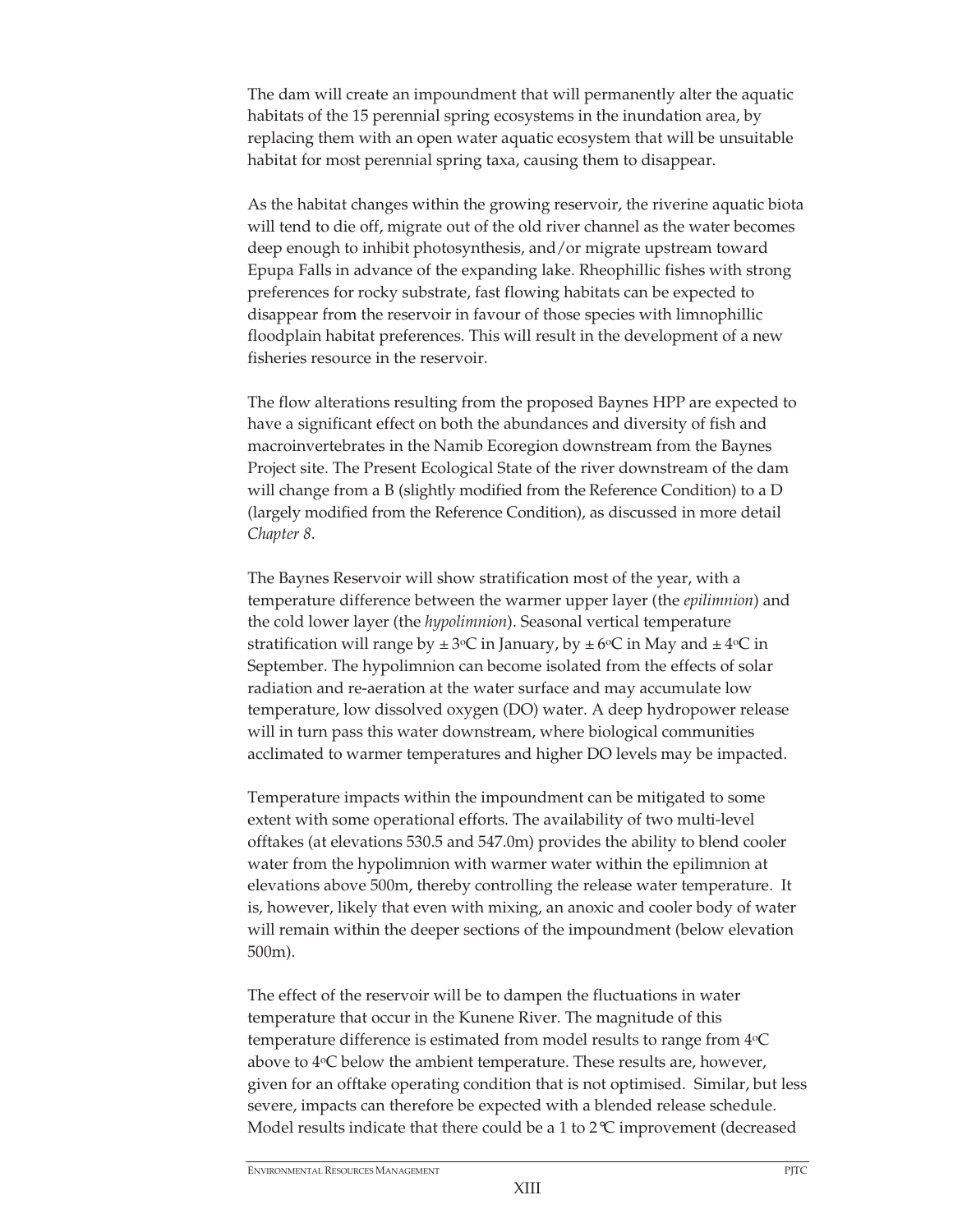impact) when an optimised blending schedule is developed. Thermal changes within this range are regarded as insignificant to fish downstream from the proposed Baynes HPP, but may be more significant on the breeding and growth, and consequently, the populations of aquatic invertebrates, particularly the large freshwater prawn *M. vollenhovenii*, although should be confirmed through studies on the temperature tolerance of this species. Model results indicate that the temperature effects of release waters will be felt all the way to the Kunene mouth, albeit at lesser levels further downstream from the dam.

Based on water quality modelling results, and given that the productivity in the reservoir will be nitrogen-limited, it is anticipated that nutrient loading into the proposed reservoir will cause the reservoir to be *oligotrophic* (clear, low productivity). However, until the lake matures and reaches a more stable condition, it is likely to be *eutrophic* (nutrient rich and productive in terms of aquatic plant or animal life) due to the release of nutrients from the flooded riparian zone, which contains limited vegetation. After several years, the released nutrients from the remnant vegetation debris will have been flushed from the reservoir. It is currently not possible to estimate the extent of this period. However, once such flushing has occurred, phosphorus and nitrogen loading rates will stabilise and water quality will improve.

The Baynes HPP will have a considerably larger storage capacity than the Ruacana HPP upstream, which, when combined with a peaking power generation operation, could considerably affect both wet and dry season flows in the downstream river. In order to evaluate the implications of changes in the volume and distribution of flows downstream of the proposed Baynes HPP, an Environmental Flow Assessment (EFA) was undertaken. The EFA study used representative sites along the lower Kunene River downstream of the proposed Baynes HPP in order to determine the implications of changes in the volume and distribution of flows at each site. These sites were also to provide a range of flow release scenarios linking volume and timing of flows to river condition, and in assessing environmental flow releases.

The flow release scenarios that were evaluated as part of the EFA study were based on the proposed operation of the Baynes HPP in terms of downstream releases. Of the thirteen scenarios evaluated, only three (S2, M2 and NP6) limit the predicted drop in ecological category to one category (B to C). These three scenarios were, however discounted as they rendered the dam uneconomical, ie an Internal Rate of Return (IRR) of less than 10%. In this regard, Scenario NP5 (50 m3s-1 compensation flows, plus spills) was selected as the best mitigation that could be achieved while still delivering a 10% IRR. This environmental flow release was therefore adopted as the preferred scenario for use in the Baynes HPP. As mentioned previously, the impact as a result of this scenario will result in a drop in the ecological state of the river from a B category (present state) to a D category. A D-category is widely considered to represent the lower limit of degradation allowable under sustainable development.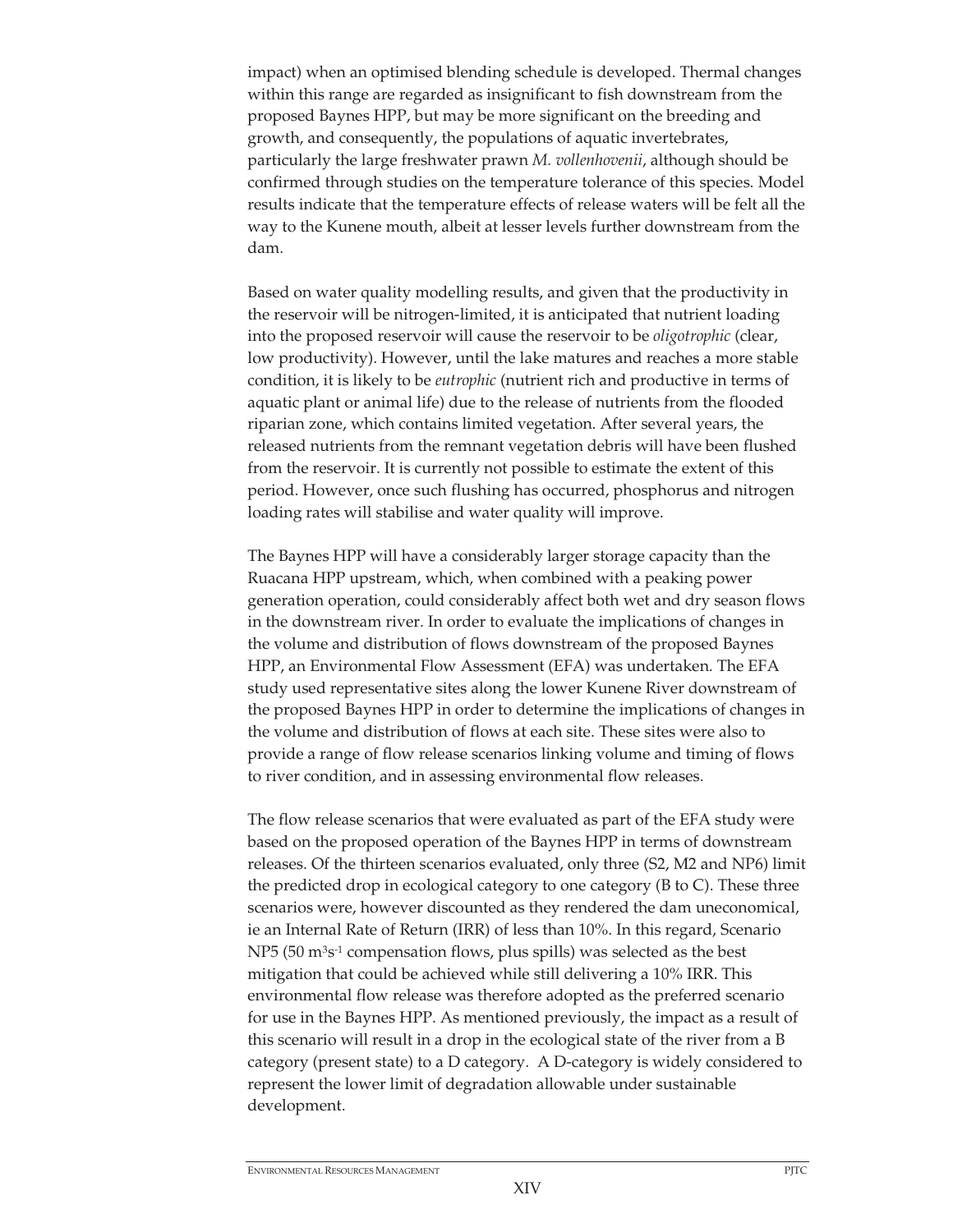This impact is based on the assumption that during periods of low flow  $\left( < 50 \right)$  $m<sup>3</sup>s<sup>-1</sup>$ ), environmental flow releases will take priority to electricity generation. The assumption made therefore was that during periods of low flow, no power would be generated.

There are three possible physical issues of concern with regards to river inflow reduction in the Kunene River Mouth, namely:

- Mouth closing as a result of decreased seasonal baseflows;
- Increase in salinity penetration resulting from a decrease in seasonal baseflows; and
- Infilling of the river channel as a result of a decrease in, or loss of, resetting flood events which cause increased sedimentation.

Closure of the Kunene River mouth is only likely to occur if river inflow below 10 m3s-1 occurs for extended periods (weeks to months) at a time. An analysis of the Environmental Flow releases indicates that the probability of such flows occurring are less than 2 percent of the time, and then only for short periods. Mouth closure is therefore not considered to be an issue of concern during the operation of the proposed Baynes HPP, provided the environmental flow releases are realised.

The Kunene River mouth is considered a permanently open system under its present flow regime and as such, is a freshwater-dominated system, with salinity penetration limited to its lower reaches (200m to 500m from the mouth). There is the potential that flow pulses released from the HPP during low flows and drought conditions could create a situation where the system would fluctuate between fresh and brackish in its lower reaches (500m to 1,000m of the Kunene River mouth).

Overall, large floods are crucial in maintaining the long-term dynamic equilibrium with respect to the sediment regime in the Kunene River Mouth. It is surmised that the overall reduction in intermediate flows as a result of the HPP will cause the average extent of the marine sediment intrusion to be only slightly further upstream than at present.

The physical changes to the flow regime as a result of the proposed Baynes HPP as experienced at the Kunene River mouth will likely affect the volume of the river mouth basin and the extent of the freshwater wetland vegetation in this area, likely impacting on the flora and fauna of the river mouth region, in particular aquatic invertebrates.

# *Climate Change and Greenhouse Gasses*

Changes in precipitation and evaporation as a result of climate change may affect stream flow, and an increasing demand for water in the Kunene River Basin will likely reduce water availability in the middle to lower reaches of this river.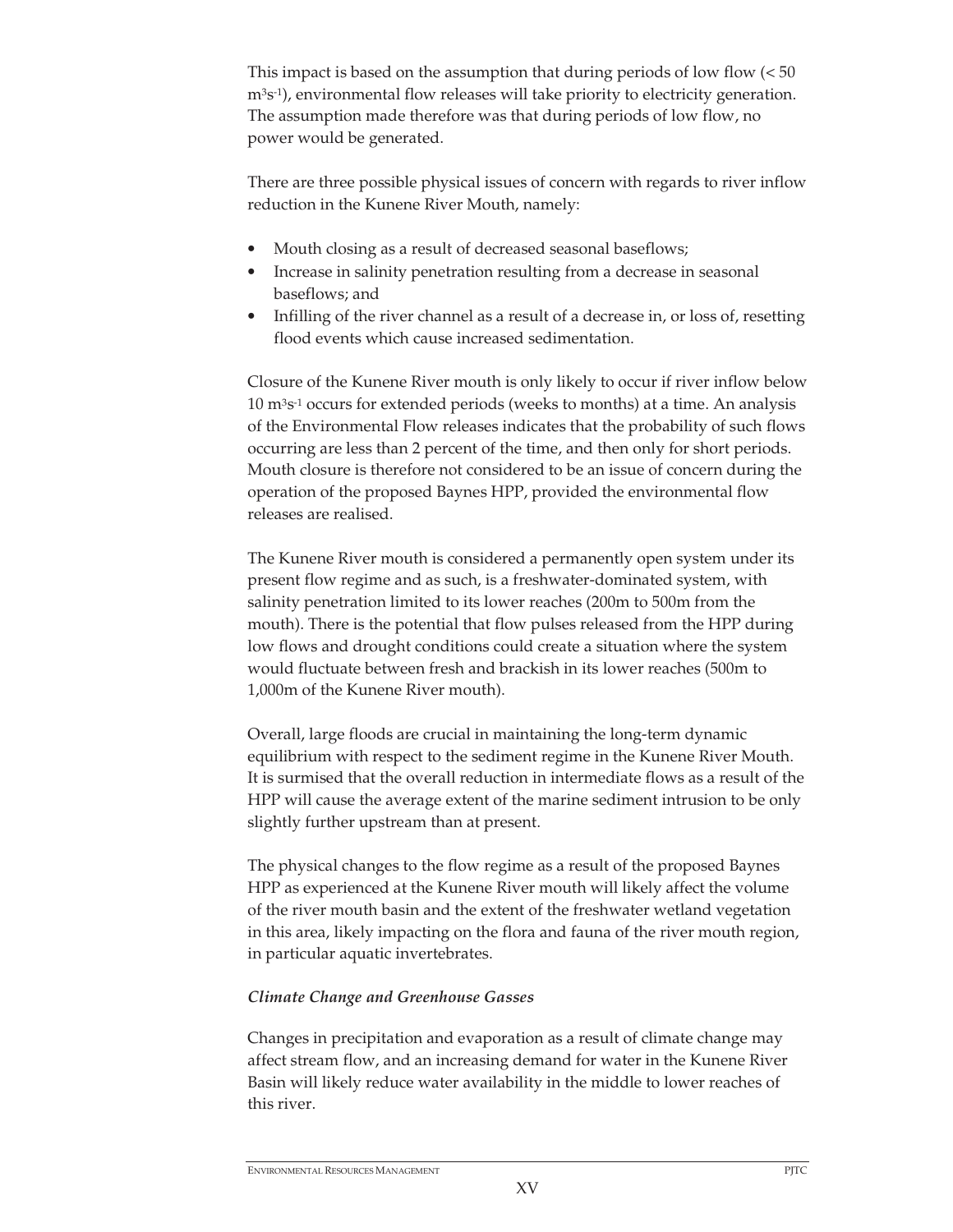The impact of climate change on stream flow in the region of the Baynes HPP is uncertain as the balance between increased precipitation (rainfall over central Africa and the upper reaches of the Kunene catchment, where the majority of the flow is generated, is projected to increase by 0 -20 percent with the largest increase occurring during the rainy season) and increased evaporation (evaporation rates will change due to variations in temperature, which is projected to increase in Angola, and precipitation) is not well understood.

Rather, the potential for water stress as a result of human demands in the middle Kunene Basin, particularly during periods of low flow (mainly in October and November), will likely pose a higher risk to the Baynes HPP in its ability to reliably supply power during water stress periods. The governments of Angola and Namibia are currently finalising an agreement to provide for the development, operation and maintenance of the Baynes HPP, with due regard to the environmental and social requirements of both Parties. Article 8 of this agreement (Water Use Arrangements) recognises the right of each Party to a share in the waters of the Kunene River for the purposes of consumptive and non-consumptive use, and stipulates the further need for an agreement between the Parties in terms of the maximum abstraction of water from the Kunene (taking into account upstream demand over the next 30 years) so as not to jeopardise the operations of the Project or compromise the environmental flow requirements of the River.

Other issues include the increased emission of greenhouse gases (GHG) from the reservoir due to decaying vegetation and carbon inflows from the catchment. Provided that vegetation is at least partially cleared prior to inundation, greenhouse gas emissions would be relatively low. The total potential emissions resulting from the Baynes HPP are not predicted to impact national GHG emissions materially in either country.

Climate change and GHG issues are discussed in *Chapter 8*.

#### *KEY SOCIO-ECONOMIC IMPACTS*

*Chapter 9* details the predicted socio-economic impacts. The analysis of these impacts is based on available secondary information, combined with extensive surveys and social programmes. Key impacts in this regard are related to:

- Loss of Land and Natural Resources;
- Disruption to Social Networks and Rapid Cultural Change;
- Loss of Cultural Heritage;
- Pressure on Social Infrastructure;
- Disturbance due to Dust, Noise and Safety Hazards from Traffic;
- Impact on the Local Economy; and
- Impacts on Fishing.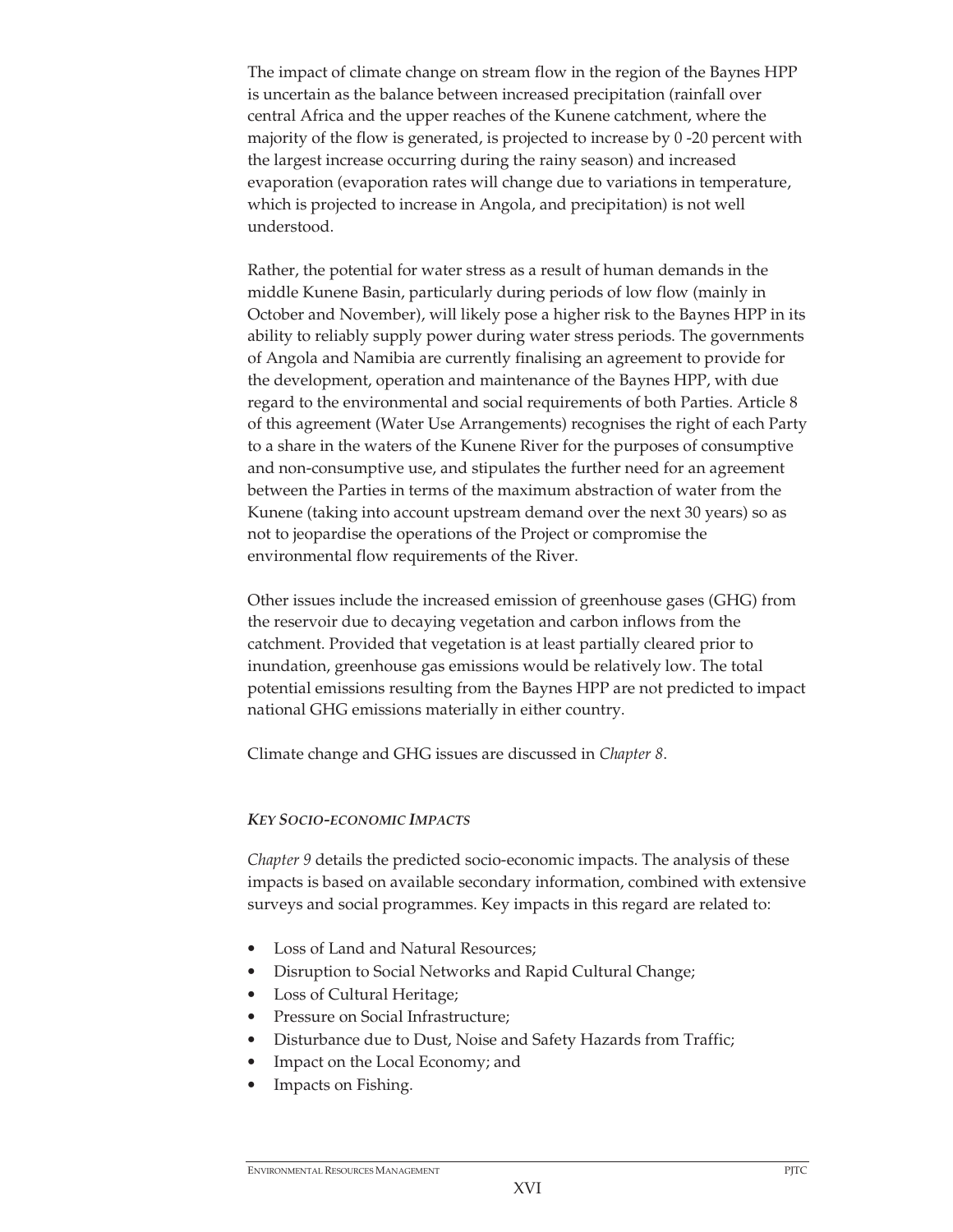The construction of the Baynes HPP and the resultant inundation of about 5,900 ha of land will result in the loss of valuable grazing for the local indigenous farmers. The grazing in the area of inundation and especially close to Orokawe forms part of the main grazing area of the permanent households, but is also regarded in both Angola and Namibia as an emergency grazing area. Reportedly, herders from quite far away utilise this area in times of adversity and the loss of this grazing area is likely to have an impact on the local indigenous population on both sides of the river.

The biggest fear of the local population relates to the 2,000 to 3,000 people who will move into the area during the construction period. The Himba people in the area have very tight knit social networks that are well organised through lineage heads and by the chieftaincy and traditional councilor system. The influx of large numbers of outsiders, who are likely to owe little allegiance to local leaders and the land-use patterns organised through such traditional authority structures (and who may have much more money than local people) may result in significant social tension and change, such as 1) the breakdown of local leadership structures; 2) a related rangeland crisis with potential to collapse the herding economy in the area; 3) increase in sexually transmitted disease, 4) loss of power and status of Himba woman; and 5) disintegration of social cohesion and lawfulness.

The Project Area suffers from inadequate education and health facilities for the local population, and a shortage of potable water and transport facilities, including road networks. The influx of large numbers of people could place a greater strain on these already limited facilities and infrastructure. The infrastructure in terms of road networks, services provision to the construction workforce, and health and education facilities are in any case inadequate to serve the needs of the project during construction and operation. New access roads will need to be built and self-contained facilities (health, education) and services (including electricity, water, sanitation and solid waste) will need to be provided for the construction workforce.

There is a clear conflict between reducing the negative impacts of a large uncontrolled workforce during the construction of the dam and enhancing positive local economic impacts likely to result from the project. It is therefore argued that the temporary and potentially small local economic benefit from the dam should be seen as secondary to the threat of the large construction workforce and the contact between this workforce and the local community.

From the experience of other dams around the world, it is probable that the existence of a permanent lake upstream of the dam wall would create a reservoir fishery that is more productive than the current riverine fishery. However, it is unlikely that the dam will be nutrient rich and it is uncertain if the fish resource would be significant enough to warrant any large scale commercial utilisation. The change in the flow regime of the river downstream could result in a decline in fish resources. The impact of declining fish stocks on food security in the area is however unlikely to be significant, given that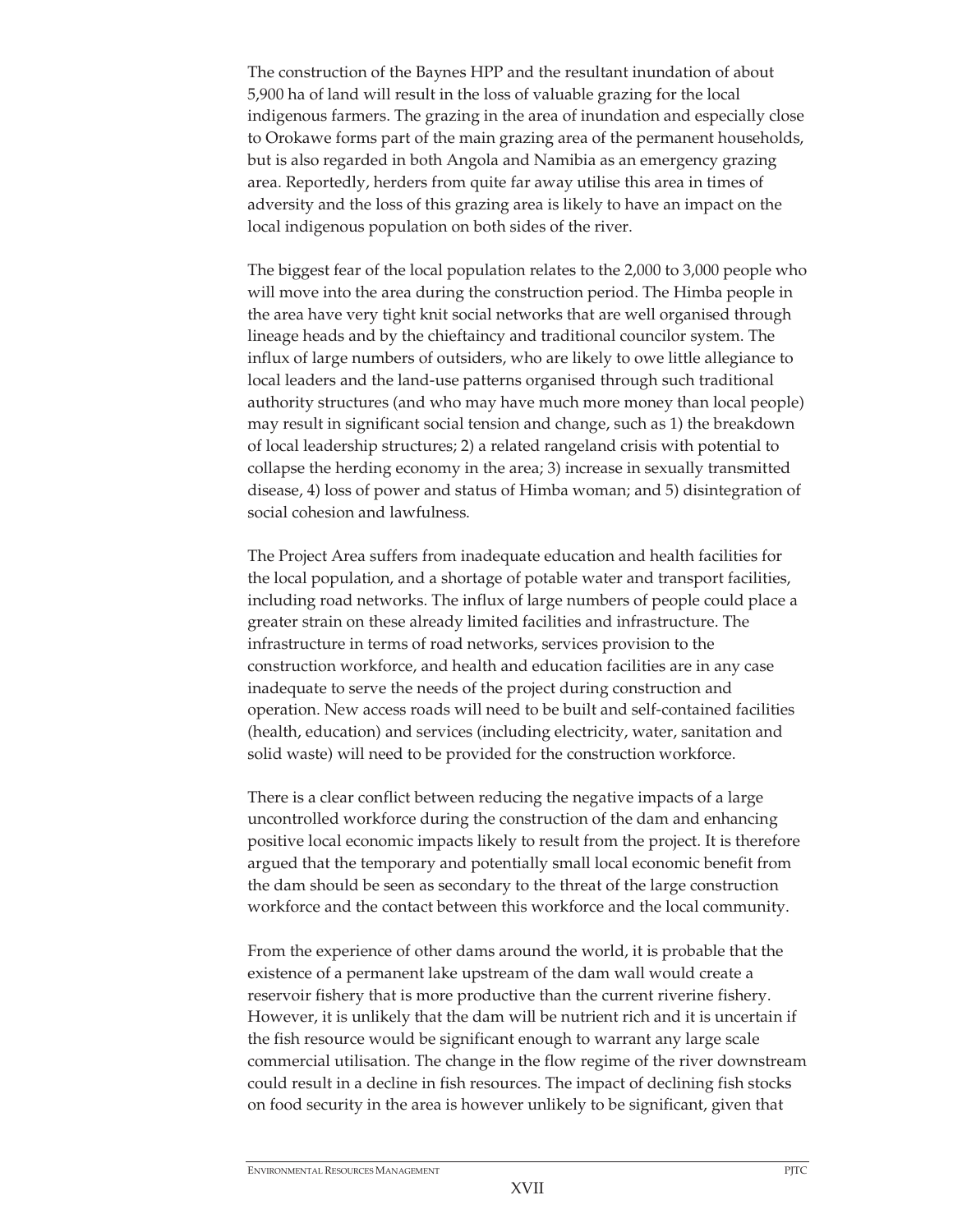the directly affected communities downstream of the proposed dam do not commonly utilise fish as a main source of food.

## *Impacts on Archaeological and Cultural Heritage*

*Chapter* 7 list the archaeological and cultural features in the area that will be lost to inundation or to the construction of the dam and its attendant facilities.

An archaeological assessment done for the Baynes area identified some 43 archaeological sites. Of these sites, 65 percent were attributable to recent Ovahimba settlement on the basis of culturally specific features. Of these, seven sites were either confirmed or suspected grave sites.

The Himba people place considerable importance on ancestral gravesites. These sites act as a focal point for defining identity, social relationships and relationships with the land, as well as being a focal point in religious ceremonies. The inundation of ancestral graves by the dam or the exhumation of such graves is unacceptable in their tradition.

## *PUBLIC CONSULTATION AND DISCLOSURE*

The Baynes HPP has undertaken consultation at a number of stages during the evolution of the Project. Following the preparation of a Public Consultation and Disclosure Plan (PCDP), the plan was discussed with the project proponent and the affected communities. Following these discussions the plan was adopted as the guide for public consultation and disclosure for the entire project. An overview of the consultation programme that has been undertaken is described in *Chapter 5.* The PCDP is provided in *Annex D*.

In summary, consultation has been held in both Angola and Namibia on the central, regional and local levels. Meetings at the *local level* specifically, have included:

• Scoping meetings to provide background information about the proposed project, and to solicit input from the stakeholders about the rationale and potential impacts of the project;



Consultation at Local Level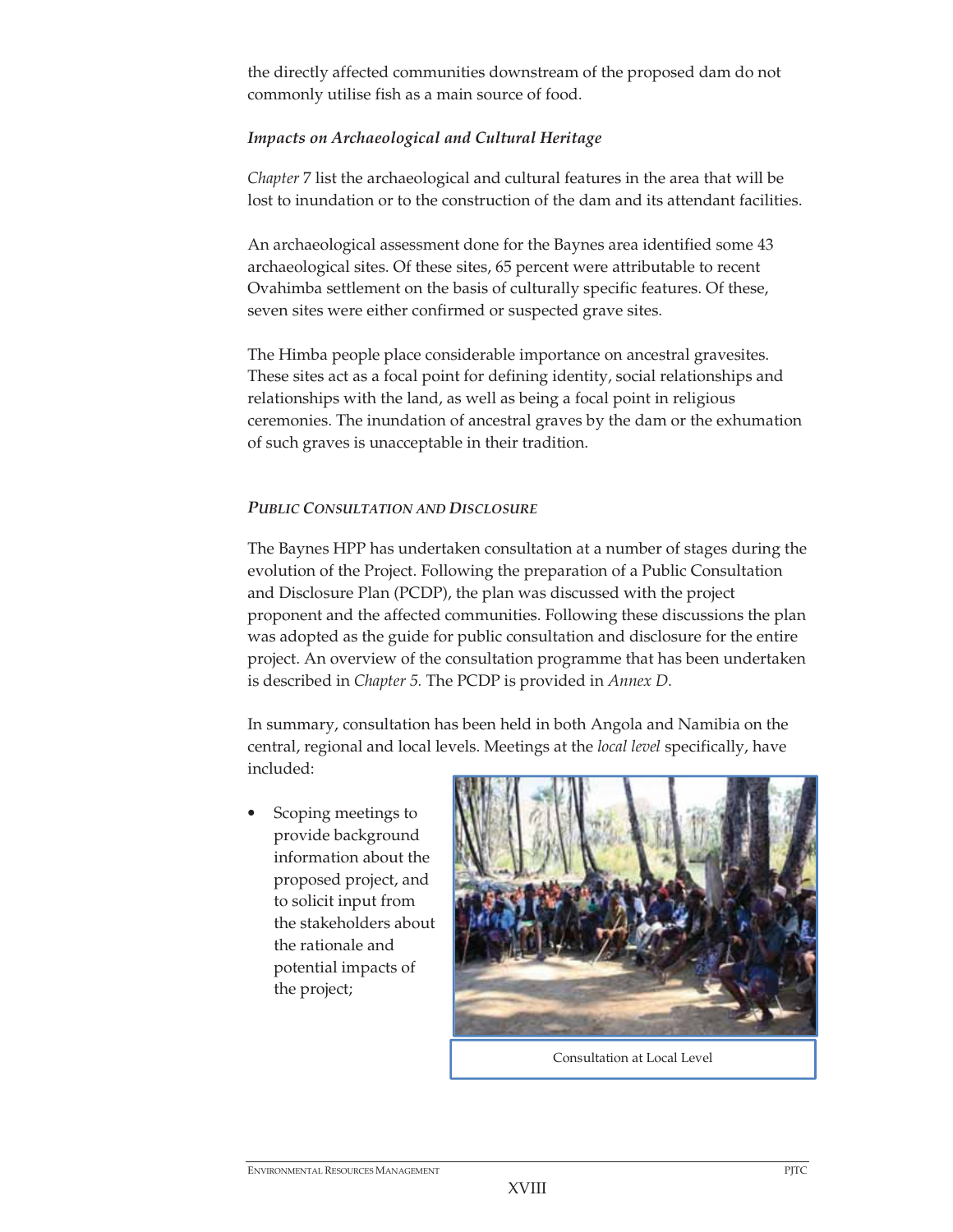• A report back on the Scoping Phase with the community and their leaders, to specifically elaborate the key issues that were identified during the

Scoping Phase, and to explain the way forward in terms of the activities of the study team during Phase 2 (ESIA phase) of the assessment;

• This was followed by a field trip to the Orokawe area to show the extent of the inundation area to the traditional leaders, some regional councillors and regional council staff.



Consultation at Local Level

(The extent of the inundation area was demarcated with whitewash stones to visually demonstrate the extent of the inundation area);



Demarcation of the Inundation Area

- Following the ESIA phase, the local leadership were taken on a visit to the von Bach and Hardap Dams in Namibia, to ensure the local leadership were familiar with the nature of large dams, prior to the discussion of any proposed mitigation measures;
- Finally, the team hosted the Mitigation Discussion Meeting at Opuwo. Approximately 200 people attended this meeting including Himba chiefs from both Angola and Namibia. Each impact and its associated mitigation measures and costs were discussed separately and time allowed for discussions after the presentation of each impact. Once completed, the community requested an opportunity to meet on their own to formulate a response to the proposals. Following this meeting, a spokesperson then presented the decision of the community, which is reported in *Chapter 5,*  namely that consent by the local community is being withheld at this time.

Following disclosure, on-going consultation and engagement will take place throughout the life of the project (construction and operation) as part of the monitoring that will be a requirement of the SEMP.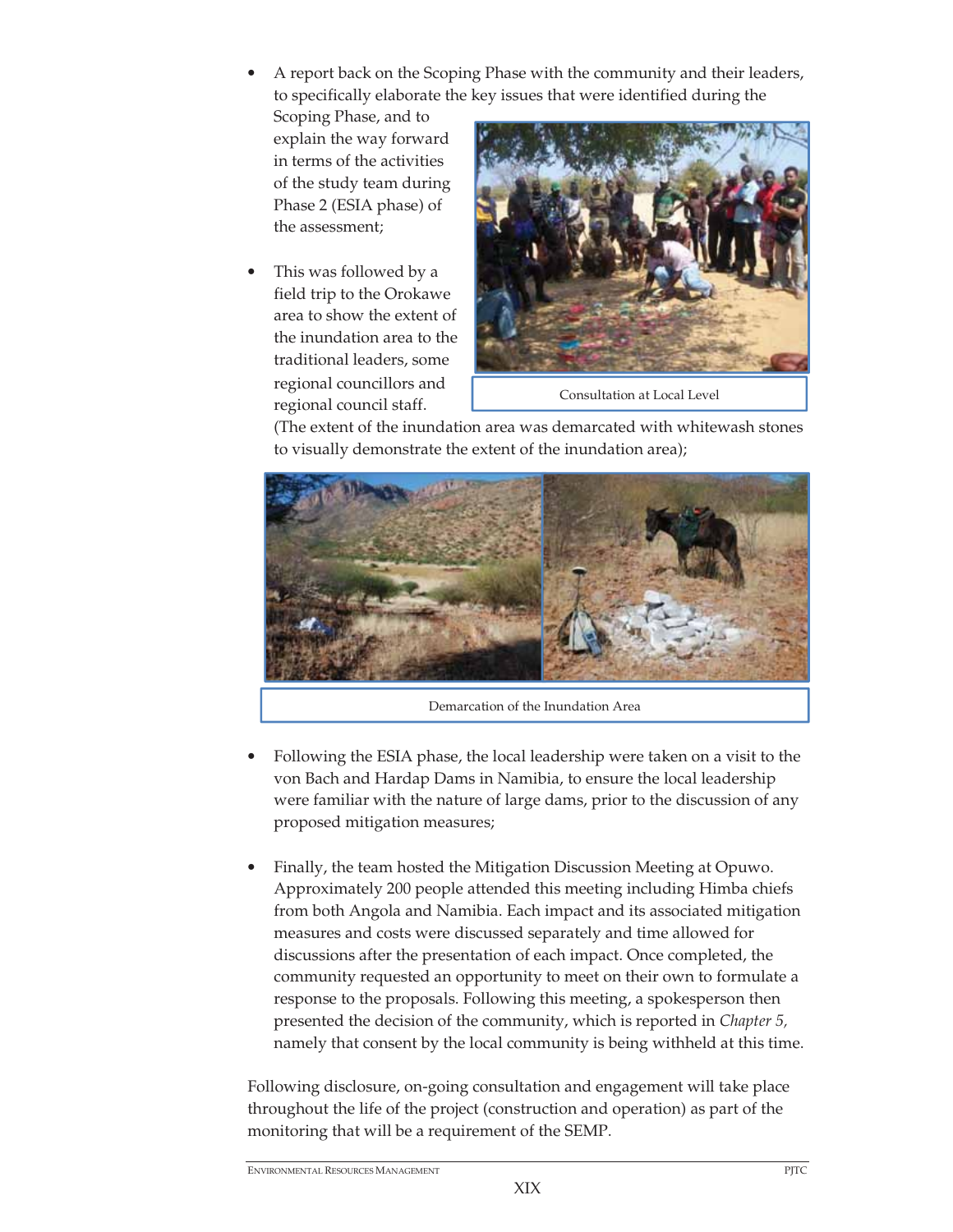# *DEVELOPMENT OF MITIGATION MEASURES IN THE SOCIAL AND ENVIRONMENTAL MANAGEMENT PLAN*

As mentioned, an SEMP, currently in draft form, has been prepared as a separate, stand-alone volume as part of the ESIA process for the Baynes HPP.

The draft SEMP includes numerous proposed mitigation measures, and an analysis of the institutional requirements for their implementation. The mitigation measures concern:

- Design issues (pre-construction);
- A Site Preparation Plan;
- Construction Management Plan;
- Employment and Workforce policies;
- Community Health, Social and Security Plan;
- A Reservoir Management Plan; and
- A Resettlement Planning Framework.

Design measures include siting and route selection of project components/ancillary infrastructure (access roads, borrow pits, construction camp and laydown areas, etc), and the operating and release regimes.

 Site preparation will include the clearance of larger vegetation in the inundation zone and will also encompass measures to record or "rescue" local archaeological heritage.

The implementation of a Construction Management Plan (CMP) will be a contractual obligation on the contractor. This will include: workforce and local residents' health and safety; "good housekeeping" site management practices; flow regimes during construction (particularly during diversion); emergency response to significant accidents/pollution incidents; site access; siting of temporary structures/work locations/materials sourcing; the precise timing of certain activities, and site clean-up and restoration of those areas temporarily affected by construction activities. It should be noted that there is currently a lack of technical information regarding construction activities and this is addressed as a limitation of the ESIA, as described in *Section 3.14.2* of *Chapter 3*.

Employment and workforce policies will be a contractual obligation on the contractor. Issues to be covered include: health screening, and health provision for workers; workforce health awareness; employment policies, favouring employment of local people where possible; codes of conduct for interactions between workers and local communities; and environmental and wildlife awareness programmes for workers.

Community support measures will concern a suite of actions to provide support to local communities in the project area, to lessen the socio-economic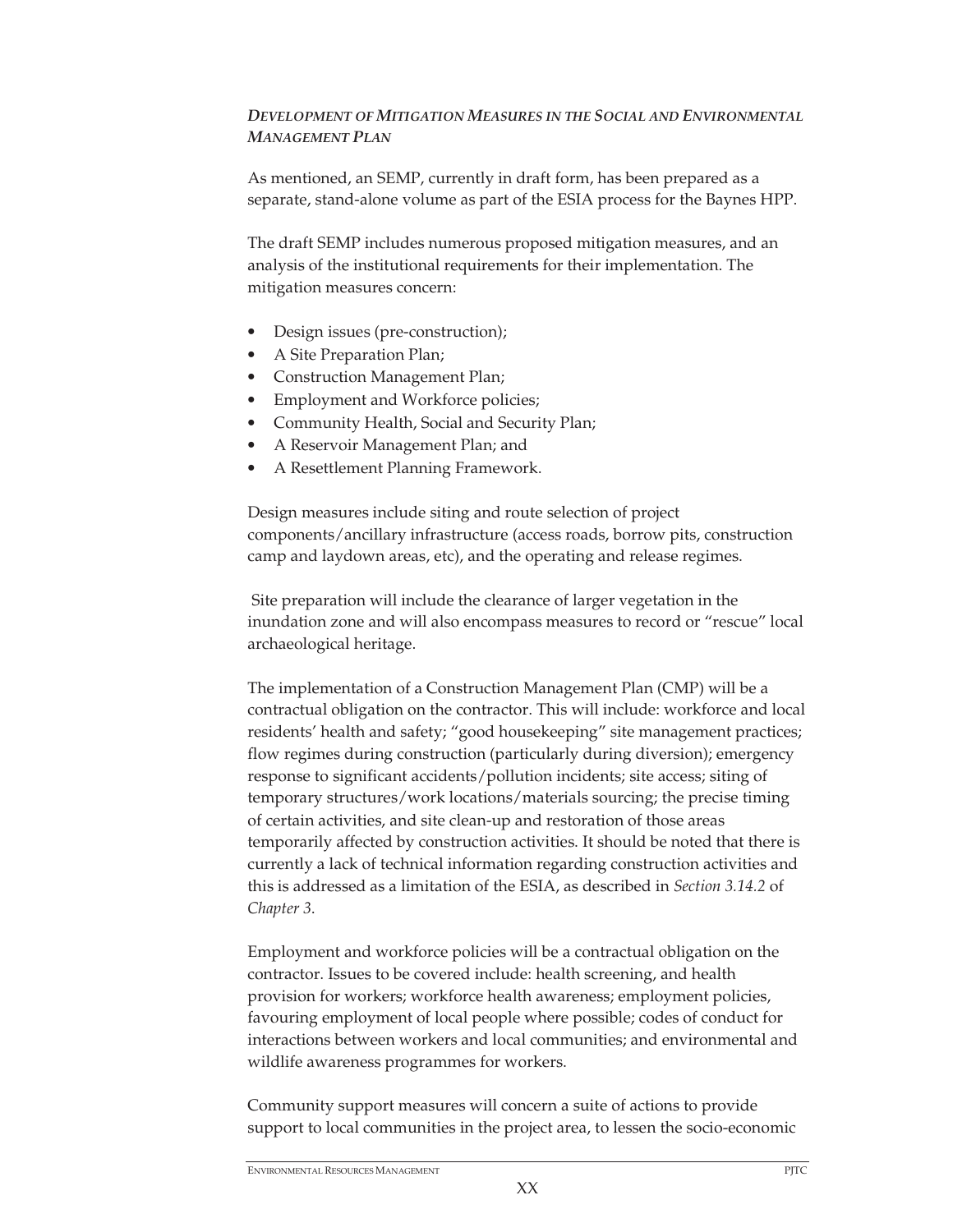impacts and maximise the economic opportunities arising from the presence of the project and the workforce in the area.

A Reservoir Management Plan will include operating schedules and blending rules for each month of the year and the maintenance of environmental flow requirements.

A Resettlement Planning Framework has been prepared to provide the detail on how the resettlement and compensation process should be finalised and implemented.

#### *CONCLUSIONS*

In presenting the conclusions to the Baynes HPP ESIA, it is necessary to recognise that certain constraints have limited the veracity of the study. These essentially comprise the absence of macro-scale planning of associated infrastructure (access roads and transmission lines), the lack of technical information related to construction activities, and the different assessment methodologies applied by the biophysical, socio-economic and archaeological specialists. The last-mentioned constraint does not affect the outcomes of the ESIA and, having been dealt with by judicious structuring of the report, may be discounted as a constraint. However, the need for macro-scale infrastructure planning and the lack of construction technical detail provide an important context against which the conclusions presented here should be seen.

It may be said that, with full and proper implementation of the mitigation measures identified in the ESIA process, and to be comprehensively specified in the final SEMP, the biophysical and socio-economic impacts of the construction and operation of the Baynes HPP may be ameliorated to a large extent. However, several post-mitigation impacts will remain as either significant or not currently well enough understood, to fully comprehend the implications of a hydropower development on the Kunene River.

With regard to the most significant socio-economic impacts that remain post mitigation, it can be concluded that consent by the local community is still withheld, despite fair mitigation measures and associated costs being accepted by the two governments. External reasons and conditions contribute to the position taken by the local indigenous population. However, the door has not been closed as is evident through the decision of the local community to be open for further negotiations.

While the socio-economic impacts are recognized as significant, and notwithstanding the context of the project and its national importance, it is now imperative that the Governments commence with negotiations with the local indigenous population, with the objective of reaching binding contractual agreements which would lead to free, informed and prior consent for the construction of the project. The project proponent must do everything